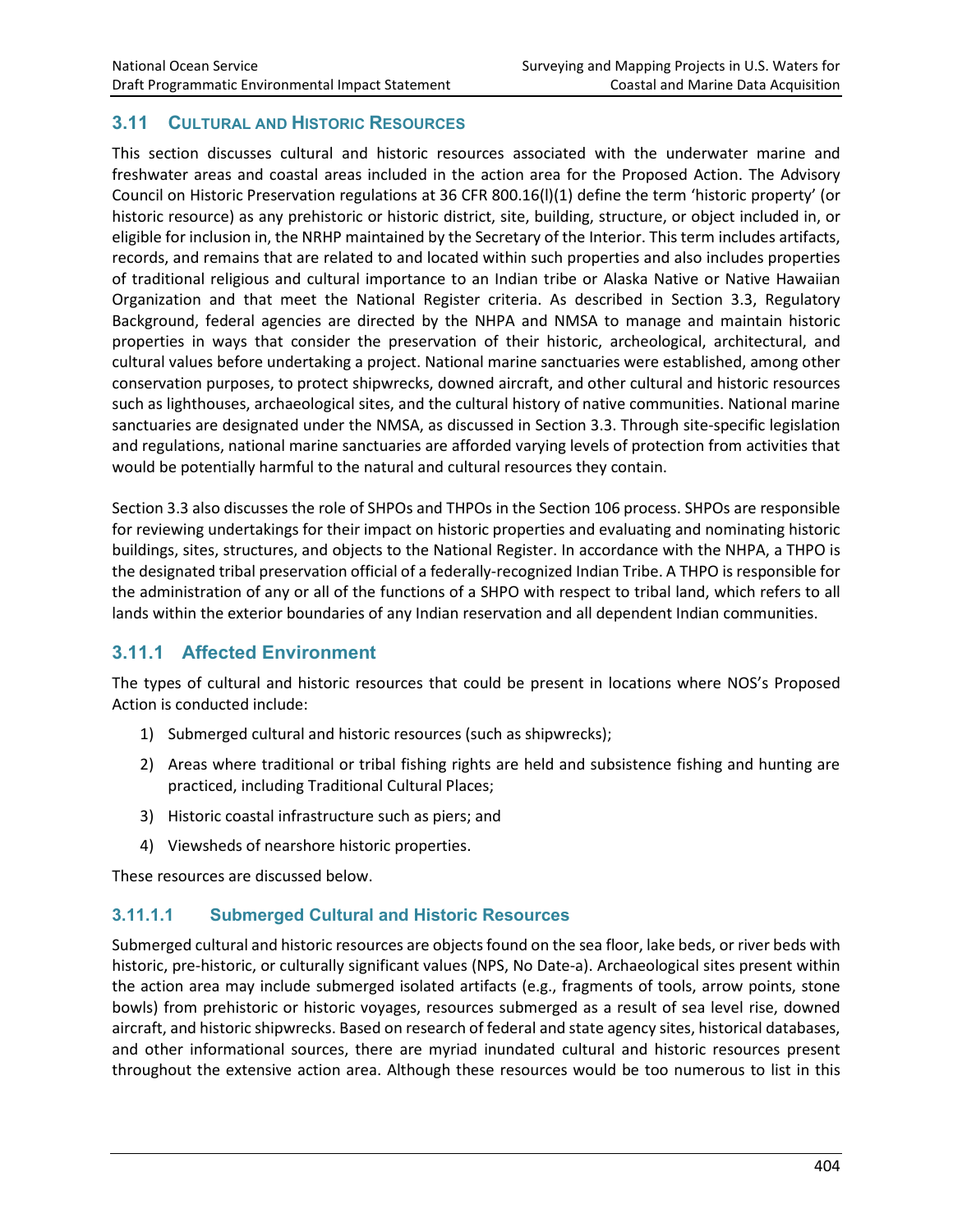Draft PEIS, this subsection provides an overview of the types of submerged archaeological resources present throughout the action area.

The Office of Coast Survey's Public Wrecks and Obstructions database (also known as the Automated Wreck and Obstruction Information System, or AWOIS) contains information on identified submerged wrecks within the maritime boundaries of the U.S. Information within the database includes the position of each feature (latitude and longitude) along with a brief description. However, AWOIS records have not been updated since 2014 and are not comprehensive. A United Nations Educational, Scientific, and Cultural Organization (UNESCO) webpage includes information on numerous databases and maps of underwater cultural heritage sites maintained by external institutions worldwide (UNESCO, 2017). Although these and many other such databases, including the NRHP, provide valuable information on the nature and location of submerged historic and cultural resources, there is no one clearinghouse for the coordinates of the locations of all known wrecks.

### **3.11.1.1.1 Greater Atlantic Region**

In the Greater Atlantic Region, prehistoric archaeological sites may be present in or on the continental shelf. At the beginning of the Early Archaic period 10,000 years ago, the relative sea level was approximately 25-26 m (81-85 ft) lower than at present. Prehistoric archaeological deposits could potentially exist if landforms beneath the sea floor are well preserved. There is also the potential for historic archaeological resources to be present. For example, data sources maintained by the recreational SCUBA diving community in the New Jersey area estimate between 4,000 and 7,000 shipwreck sites off the coast of New Jersey. The majority of these wrecks are located along the coastline (NSF and USGS, 2011). Between Truro and Wellfleet, Massachusetts, for example, more than 1,000 wrecks have occurred (NPS, 2019d).

Stellwagen Bank National Marine Sanctuary, established in 1992, encompasses the historic shipping routes and fishing grounds for numerous ports around Massachusetts. These ports have been centers of maritime activity in New England for hundreds of years. Historic use of the national marine sanctuary is evidenced by the remains of several historic shipwrecks on the sea floor (ONMS, No Date-a).

There are 7,290 km (4,530 mi) of coastline along the five Great Lakes. The Great Lakes region contains one national marine sanctuary (Thunder Bay in Lake Huron in northeastern Michigan) and two proposed national marine sanctuaries (Wisconsin-Lake Michigan and Lake Ontario). To date, nearly 100 shipwrecks have been discovered within the 11,137-km<sup>2</sup> (4,300-mi<sup>2</sup>) Thunder Bay National Marine Sanctuary. The waters of Thunder Bay contain evidence of human use dating back thousands of years. Geological and archaeological evidence suggests a high probability of prehistoric archaeological sites that have yet to be discovered (ONMS, 2017). Northeastern Michigan's maritime landscape includes hundreds of shipwrecks located on the bottomlands of Lake Huron. It also encompasses all of the cultural and natural features related to maritime heritage, such as lighthouses, commercial fishing camps, and working ports.

The proposed 2,784-km<sup>2</sup> (1,075-mi<sup>2</sup>) Wisconsin–Lake Michigan National Marine Sanctuary would protect 37 shipwrecks and related underwater cultural resources with historic, archaeological, and recreational value (ONMS, No Date-b). The area in eastern Lake Ontario being considered for designation as a national marine sanctuary includes approximately 4,403 km<sup>2</sup> (1,700 mi<sup>2</sup>) of lake waters and bottomlands in the state of New York. These waters and bottomlands contain 21 known shipwrecks and one military aircraft. Based on historical records, an additional 47 shipwrecks and two aircraft are also likely located there. The area being considered for designation also includes a separate area surrounding the HMS *Ontario*, which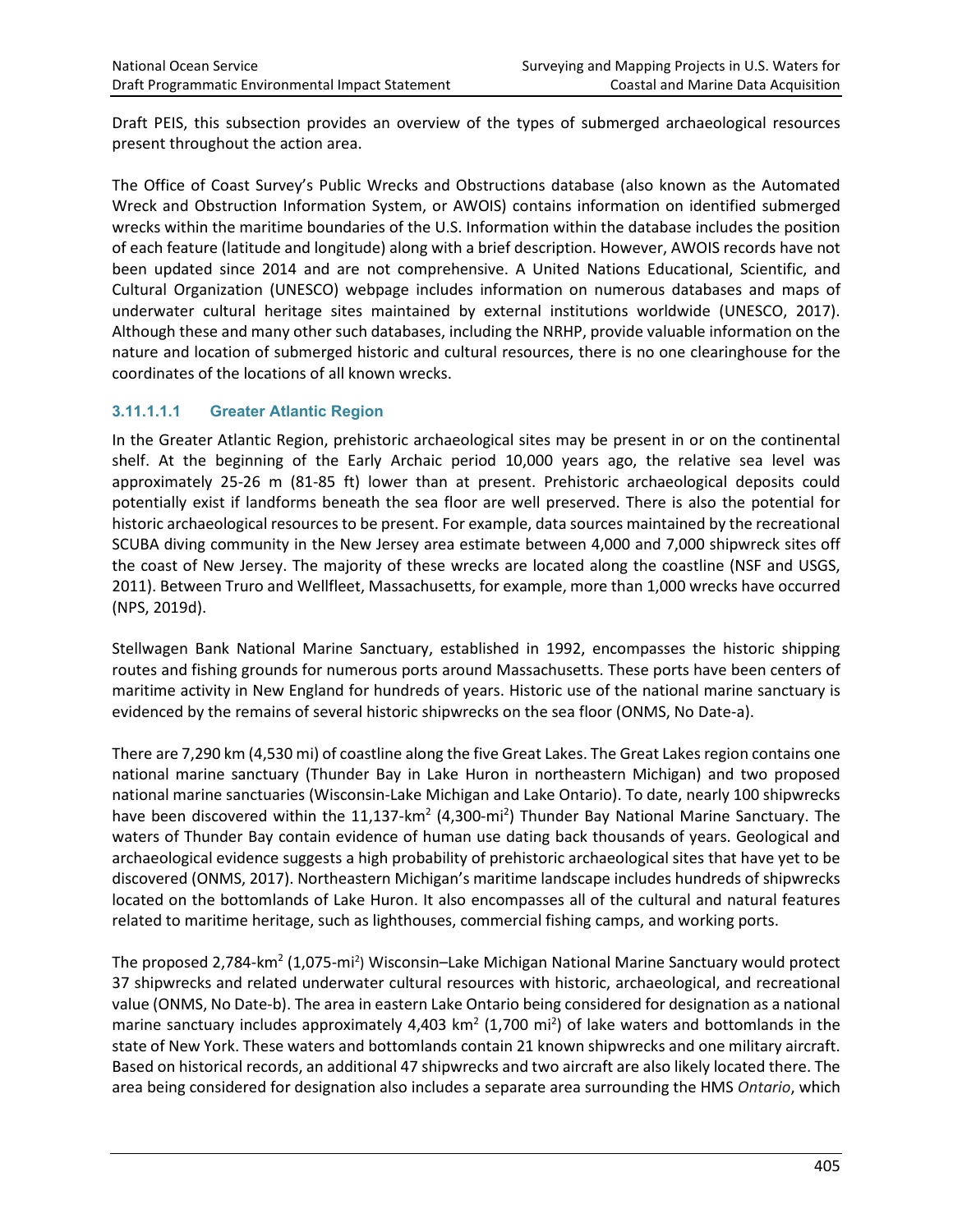is both the oldest confirmed shipwreck (1780) and the only fully intact British warship discovered in the Great Lakes (ONMS, 2020).

#### **3.11.1.1.2 Southeast Region**

Florida has one of the longest continuous coastlines in the country and, as a result, the range of underwater archaeological sites is broad and covers thousands of years. Florida's Bureau of

Archaeological Research within the Department of State examines and interprets underwater sites. They have conducted surveys and excavations on both prehistoric and historic sites located offshore and in rivers and sinkholes - from submerged Native American middens and habitation sites to the remains of sunken steamboats and schooners. In 1987, Florida began to develop a statewide system of underwater parks featuring shipwrecks and other historic sites. Currently, there are 12 shipwrecks designated as underwater reserves (Florida DOS, 2019). Thousands more shipwrecks and offshore cultural and historic resources are likely to be present off of the Florida coast; there are over 1,000 shipwrecks along the Florida Keys National Marine Sanctuary alone **(Figure 3.11-1)** (NOAA, No Date-c).

Off the coast of North Carolina, Monitor National Marine Sanctuary protects the wreck of the Civil War ironclad *USS Monitor*.

Though rare, prehistoric human remains have been discovered



**Figure 3.11-1. City of Washington Shipwreck, Florida Keys National Marine Sanctuary**

offshore in the Southeast Region. In 2016, a 0.3-ha (0.75-acre) prehistoric Native American ancestral burial site was discovered off the shore of Manasota Key in Florida (NatGeo, 2018). Other prehistoric and historic remains have been discovered within shipwrecks and underwater cave systems.

Puerto Rico has a maritime heritage reaching back over at least 500 years. Based on archival research conducted by NPS and other agencies and groups, there are more than 200 shipwrecks in Puerto Rico waters. One of the oldest of these shipwrecks is a 17<sup>th</sup> century merchantman off the coast of Rincon, a small municipality on Puerto Rico's western coast. Artifacts recovered from the find include pins, scissors, ordnance, pewter ware, woodworking tools, myriad concretions, and a nautical astrolabe (NPS, 2019b).

The U.S. Virgin Islands include the three main islands of St. Croix, St. Thomas, and St. John, plus Water Island off of St. Thomas, and about 50 islets and cays. St. Thomas was a maritime trading and mercantile exchange and along with St. Croix, the Danish center for the slave trade beginning in 1685. The importation of slaves was abolished in the early 1800s and St. Thomas became one of the first "free ports". In the early 1700s, St. Thomas was a well-known haven for pirates. It later became a coaling station for international steamships moving between Europe and South and North America until 1935, when the U.S. Navy and U.S. Marine Corps began administering the islands. Based on archival research conducted by NPS, several hundred shipwrecks are thought to be in the waters surrounding the U.S. Virgin Islands (NPS, 2019c).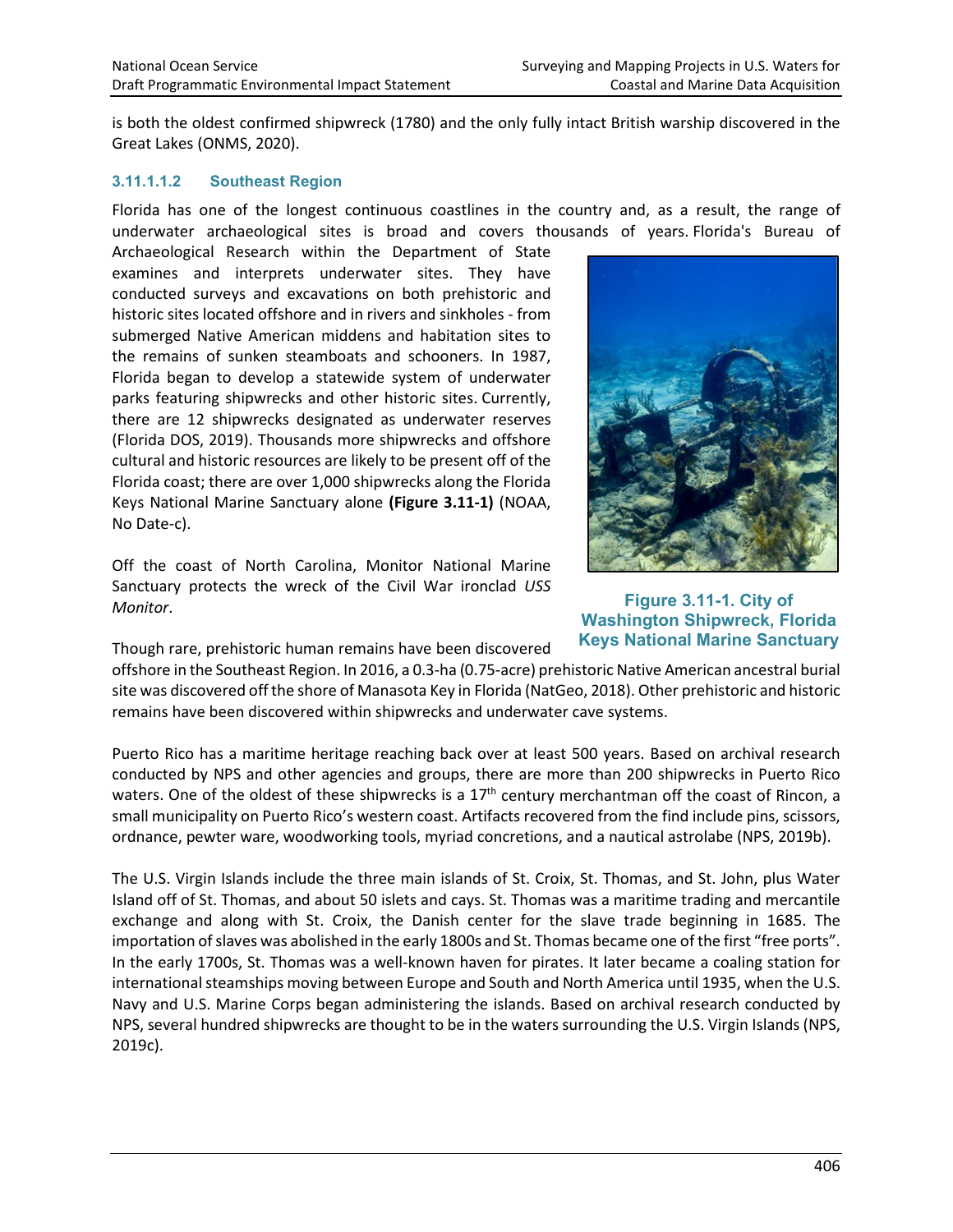### **3.11.1.1.3 West Coast Region**

In 2011, BOEM conducted a study to identify the locations of known and reported submerged cultural resources, potential inundated prehistoric sites, coastal properties that are listed or eligible for listing on the NRHP, and Traditional Cultural Places (TCPs) on the west coast of the U.S., including California, Oregon, and Washington. The study area for this effort stretched from the U.S./Canadian border to the U.S./Mexican border and extended 322 km (200 mi) west of the U.S. EEZ. The study discovered archaeological resources such as shell middens (an archaeological feature consisting mainly of mollusk shells that contain debris associated with human activity), lithic sites, rock art, burial grounds, and caves/rock shelters, and located records on hundreds of shipwrecks in the Pacific OCS area (BOEM, 2013).

The remains of prehistoric seafaring trading expeditions along the Pacific Coast (including travel to the Channel Islands) has resulted in artifacts such as soapstone bowls recovered and preserved from the offshore areas; at least 25 individual sites have been reported between Ventura Beach and Point Conception in California alone (Foster, 2019). Known historic archaeological resources in the southern California area consist of submerged shipwrecks and submerged aircraft. The most common causes of the wrecks were burning, collision, or stranding (NSF and USGS, 2011). Approximately 100 shipwrecks have been documented in the Channel Islands National Park in California (NPS, 2016).

### **3.11.1.1.4 Alaska Region**

According to GIS data, Alaska has 71,000 km (44,117 mi) of coastline and comprises almost half the total U.S. coastline. The numbers of both identified and potential submerged cultural resources in this area is vast. The U.S. Department of the Interior Minerals Management Service (MMS, now BOEM) estimated the presence of more than 4,000 shipwrecks off the coast of Alaska. In addition to marine vessels, Alaska waters contain numerous historic aircraft, many of which were associated with World War II military activities, battles, and campaigns (McMahan, 2007).

MMS maps indicate that known shipwrecks are scattered throughout the Western Gulf of Alaska, with the heaviest concentration in Chignik Bay (NSF and USGS, 2011). At Point Belcher near Wainwright, Alaska, 30 ships were frozen in the ice in September 1871; 13 others were lost in other incidents off Icy Cape and Point Franklin. Another seven wrecks are known to have occurred off Cape Lisburne and Point Hope. From 1865 to 1876, 76 whaling vessels were lost due to ice and battleship raids, which also caused the loss of 21 whaling ships near the Bering Strait during the Civil War (OCM, 2016a).

### **3.11.1.1.5 Pacific Islands Region**

NOAA's Pacific Islands Region includes Hawaii, Guam, Northern Mariana Islands, and American Samoa. The high-energy marine surf environment of Hawaii is capable of breaking apart wooden vessels and eventually destroying even iron and steel-constructed boats and ships. The volcanic shorelines and exposed coasts of the islands do not feature many naturally protected bays or harbors. These conditions, combined with the fringing or barrier reefs and sharp submerged lava rocks in nearshore waters, have led to a great number of shipwrecks in Hawaii. An initial examination by BOEM of the reported positions of shipwrecks reveals clusters around the locations of historic landings (BOEM, 2017b). In the Hawaiian Archipelago alone, there are over 80 submerged U.S. Navy ships and submarines, and over 1,500 Navy aircraft. Many of these sites are war graves associated with major historic events that shaped the region (ONMS, 2017).

Several maritime archaeology projects have been conducted on coastal fishing and aquaculture sites in the Hawaiian Islands, as part of a course offered by the University of Hawaii. One resulted in the mapping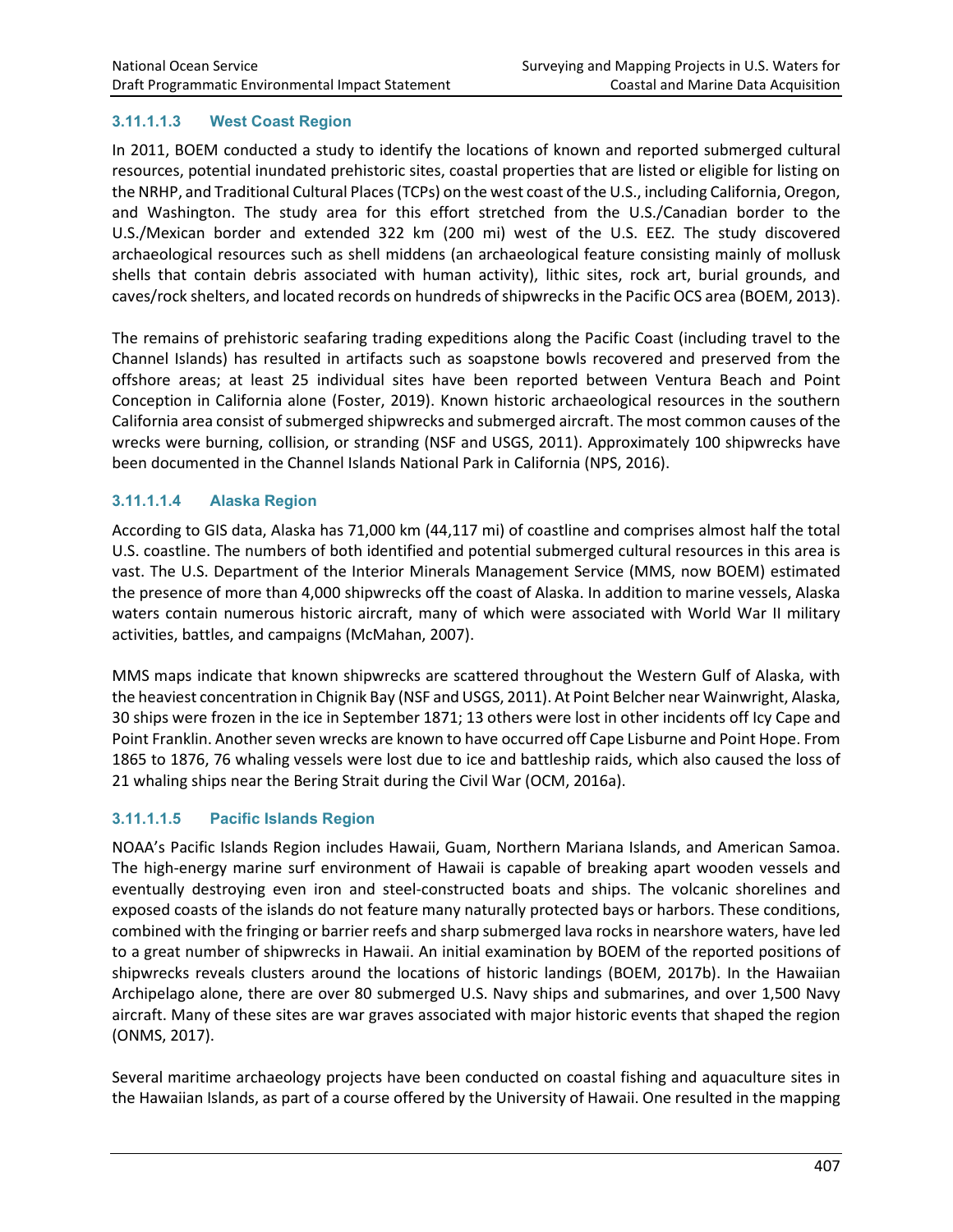of an accumulation of hundreds of fishing lures (artificial fishing bait designed to attract a fish's attention) surrounding specific topographical reef features offshore from Waikiki beach on Oahu. The distribution of lost lures suggests hundreds of years of fishing activity at this specific location and submerged reef feature (BOEM, 2017b).

In June 2007, NOAA's ONMS completed an initial maritime heritage resource document inventory for American Samoa. Known maritime heritage resources in American Samoa include historic shipwrecks, World War II naval aircraft and fortifications, gun emplacements, and coastal pillboxes; archaeological sites associated with the ancient past; and marine/coastal natural resources associated with the legends and folklore of American Samoa. Ten historic shipwrecks are known to exist in American Samoan waters, the earliest dating to 1828; 43 naval aircraft are known to have been ditched or crashed into American Samoan waters between 1942 and 1944; and countless marine archaeological resources such as whet stones (used to sharpen the edge of steel tools), petroglyphs (prehistoric rock carvings), and grinding holes/bait cups (small depressions ground into bedrock) are known to exist in American Samoan waters (ONMS, 2007).

In Guam, due to the region's substantial number of historic military activities, there are various underwater sites associated with World War II occupation and combat. From historical records and discovery, there are many known aircraft, ships, construction equipment, cargo, and supplies submerged throughout Micronesia. World War II-affiliated sites within and south of Guam's Apra Harbor include areas where the U.S. military dumped equipment or supplies; Japanese boats sank; or remnants of Japanese aircraft exist. One of Guam's most popular fishing sites, Ritidian, includes the remains of an ancient fish camp, where indigenous people gathered to process and cook fish (Auyong, 2016).

More than four dozen documented shipwrecks have occurred in the waters of the Northern Mariana Islands. Two of the earliest known losses are the Santa Margarita in 1601 and the Nuestra Senora de la Concepción in 1635. Six other ships are reported to have been lost during the Spanish colonial period. The majority of shipwrecks are from World War II. Due to their location between Hawaii and the Philippines, the Northern Mariana Islands played an important role in several World War II battles. As a result, the waters of the Northern Mariana Islands contain sunken warships, auxiliaries, airplanes, tanks, and other military related debris (NPS, 2019a).

# **3.11.1.2 Subsistence Hunting and Fishing Areas, Including Traditional Cultural Places**

State and federal laws define subsistence as the customary and traditional uses of wild resources for food, clothing, fuel, transportation, construction, art, crafts, sharing, and customary trade. Subsistence fishing, hunting, trapping, and gathering are important sources of employment and nutrition in many rural coastal communities and have cultural importance. In general, these rights are based on the legal foundations of tribal sovereignty, treaty provisions, and the "reserved rights" doctrine, which holds that Native Americans retain all rights not explicitly revoked in treaties or other legislation (NCAI, No Date).

From 1778 to 1871, the federal government's relations with Indian tribes were conducted largely through the treaty-making process. These treaties recognized the sovereignty of Indian tribes and established rights, benefits, and conditions for the treaty-making tribes that agreed to cede millions of acres of their land to the U.S. in return for recognition of property rights and federal protections. These rights are also known as "reserved rights." Treaties with Indian tribes cover reserved rights such as the right to hunt, fish, and gather both on land ceded by tribes and on land retained by tribes. Although treaty-making ended in 1871, federal treaties with Indian tribes ratified by Congress remain the law, though treaties have been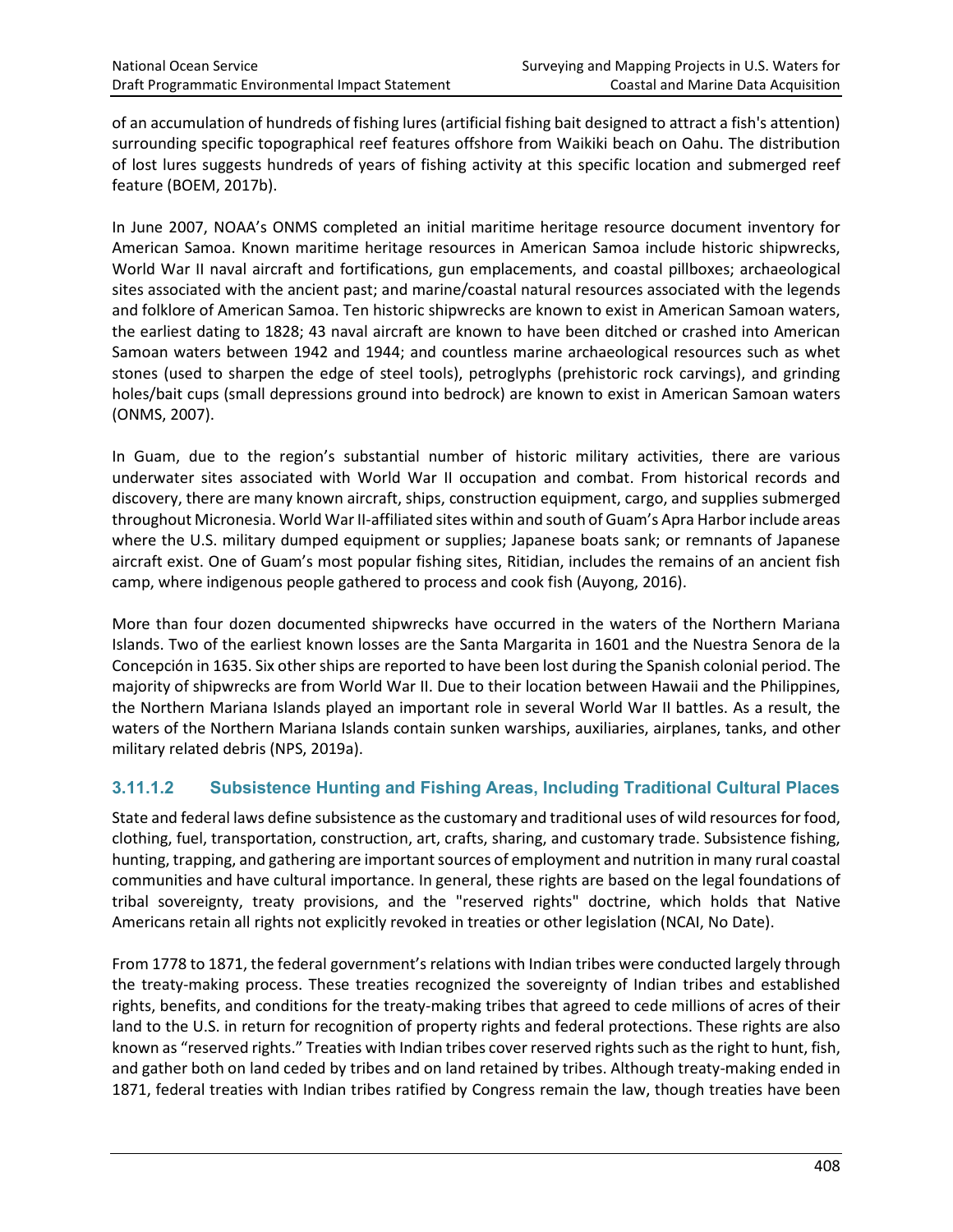supplemented by federal legislation such as land claims settlement acts and E.Os. (ACHP, 2019). Under the U.S. Constitution, treaties carry the same legal weight as federal statutes and bind both the federal government and the signing Indian tribe or tribes. This means that federal agencies must ensure that their actions do not conflict with tribal treaty rights (ACHP, 2019). Though not all federally-recognized tribes are located along the coastline, unless specifically revoked by the U.S., tribes have rights to fish at all "usual and accustomed places", which are not typically specifically defined regions (JRank, No Date).

Subsistence harvest practices have been documented in many studies over the last several decades. A wide array of natural resources is harvested throughout the year in a regular cycle of seasonal efforts timed for availability, access, and condition of the resources. The composition of subsistence harvests includes many species of fish, land mammals, marine mammals, and invertebrates, terrestrial invertebrates, waterfowl, berries, roots, and fuel gathering. Communities express and reproduce their unique identities based on the enduring connections between current residents, those who used harvest areas in the past, and the wild resources of the land (MMS, 2010). The role of subsistence hunting and fishing and traditional fishing rights in each region are described below. Relevant laws, treaties, and organizations are noted throughout the next sections.

# **3.11.1.2.1 Greater Atlantic Region**

The Greater Atlantic Region includes the east coast states of Maine, New Hampshire, Massachusetts, Rhode Island, Connecticut, New York, New Jersey, Delaware, and Maryland, and the states surrounding the Great Lakes (Indiana, Michigan, Minnesota, and Wisconsin). There are 17 federally-recognized tribes within the east coast states (four in Maine, two in Massachusetts, one in Rhode Island, two in Connecticut, and eight in New York) and 31 federally-recognized tribes in the states surrounding the Great Lakes (one in Indiana/Michigan, 11 in Michigan, eight in Minnesota, and 11 in Wisconsin).

The Maine Department for Inland Fisheries and Wildlife recognizes Maine Native American traditional fishing rights and issues a set number of trapping and fishing licenses for individuals belonging to the four federally-recognized tribes in Maine: the Passamaquoddy Tribe, Penobscot Nation, Houlton Band of Maliseet Indians, and Aroostook Band of Micmacs or Aroostook Micmac Council. Two tribal organizations, the Great Lakes Indian Fish and Wildlife Commission and the Chippewa Ottawa Resources Authority, manage traditional fishing rights and resources in the Great Lakes. The Great Lakes Indian and Wildlife Commission is an agency of 11 Ojibwe nations in Minnesota, Wisconsin, and Michigan that manages traditional fishing rights in Lake Superior for individuals belonging to these nations (GLIFWC, 2019). The Chippewa Ottawa Resource Authority manages fishing rights for five different tribal organizations under 1836 Treaties (CORA, 2019).

### **3.11.1.2.2 Southeast Region**

The Southeast Region includes the states of Virginia, North Carolina, South Carolina, Georgia, Florida, Alabama, Mississippi, Louisiana, and Texas. It also includes Puerto Rico and the U.S. Virgin Islands. There are 23 federally-recognized tribes across all of these states (seven in Virginia, four in North Carolina, one in South Carolina, zero in Georgia, two in Florida, one in Alabama, one in Mississippi, four in Louisiana, and three in Texas); tribes in Puerto Rico and the U.S. Virgin Islands are not federally-recognized.

Fishing is an important component of the culture and livelihood of many individuals on the U.S. Caribbean islands, whether commercial, recreational, or subsistence, and is tied directly and indirectly to many of the island's residents and businesses. Fisheries are woven into the cultural fabric of local communities and make an important contribution to attainment of food and nutrition security. A significant portion of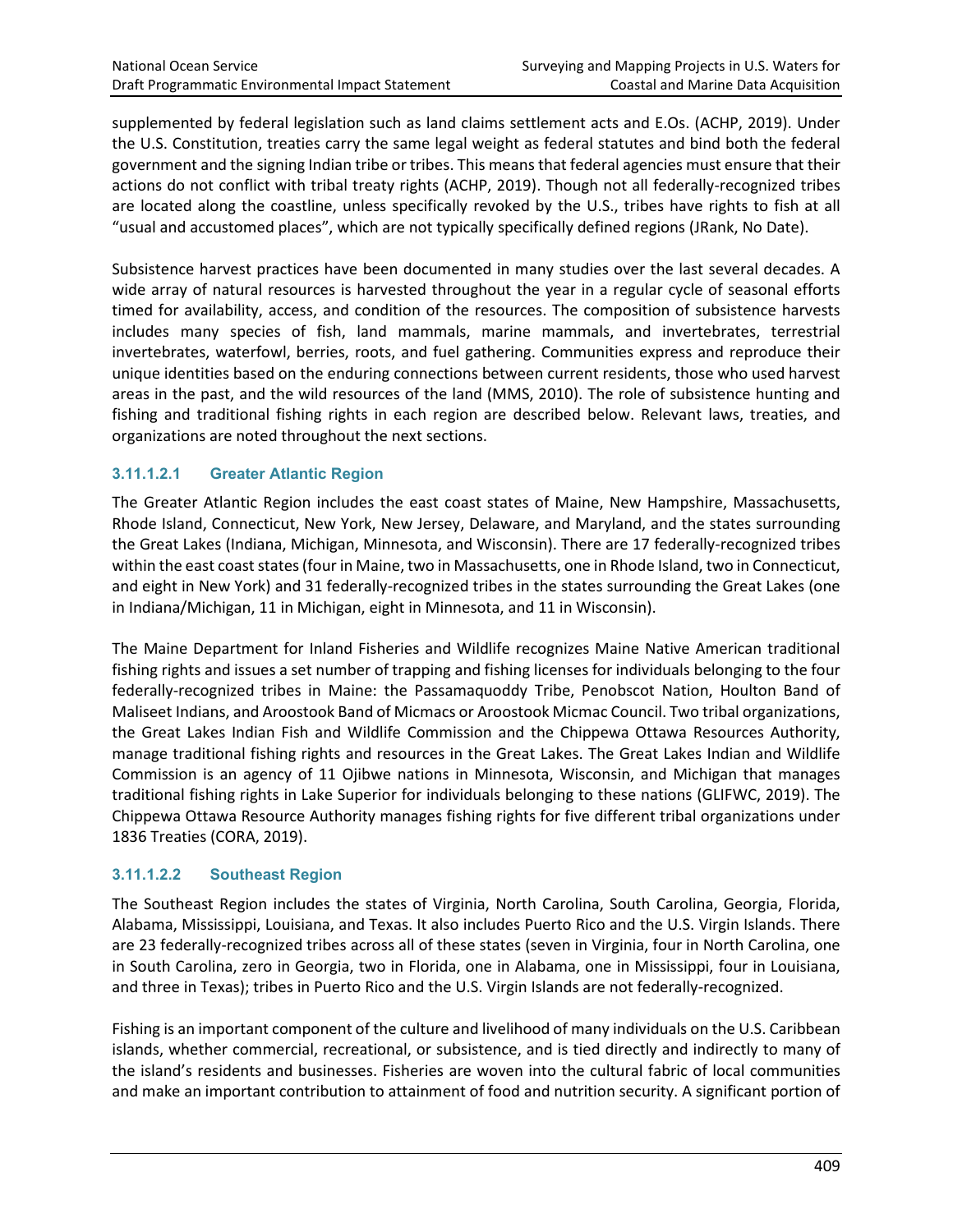fishermen in these areas retain a portion of their landings for their own or their family's consumption, and, as such, engage in subsistence fishing. In the U.S. Virgin Islands, for example, approximately 11 percent of fishermen reported that they did not sell any of their catch in 2011. (NOAA, 2014b).

#### **3.11.1.2.3 West Coast Region**

There are more than 40 federally-recognized tribes with treaties and tribal fishing rights in place in NOAA's Northwest Region, which includes Washington, Oregon, California, and Idaho (NMFS, No Date-af). The Northwest Indian Fisheries Commission helps support natural resources management for 20 treaty Indian tribes in coastal Washington (NWIFC, 2016). The Olympic Coast National Marine Sanctuary on the coast of Washington is entirely encompassed by the traditional harvest areas of the Hoh, Makah, and Quileute tribes, and the Quinault Indian Nation. Along with the state of Washington and the Olympic Coast National Marine Sanctuary, these tribes created the Olympic Coast Intergovernmental Policy Council in January 2007, which provides a regional forum for the collective management of resources within the Olympic Coast National Marine Sanctuary (NOAA, 2017a).

#### **3.11.1.2.4 Alaska Region**

The MMPA and the ESA acknowledge, and have exemptions for, pre-existing rights for Alaska Native groups to hunt and fish specific protected species. Under the MMPA (16 U.S.C. § 1371(b)) and the ESA (16 U.S.C. § 1539(e)), for example, Alaska Natives are allowed to harvest marine mammals as subsistence resources (OCM, 2016a). Subsistence hunting of marine mammals, including seals, sea lions, walruses, and whales, occurs throughout Alaska all year long and is critical to the nutrition, food security, and economic stability of Alaska Natives. The Alaska Region includes subsistence use areas of traditional cultural significance to Alaska Peninsula Native people, who are ancestors of the maritime hunting cultures of Pacific and Yupi'k Eskimos and Aleuts. Their primary subsistence activity is fishing all five species of Pacific salmon, halibut, cod, and other fish species. (NSF and USGS, 2011). Section 3.13, Environmental Justice includes a description of Alaska Native populations that hunt marine mammals and fish for subsistence use, including the cultural, nutritional, and spiritual importance of each marine animal as well as where, when, and how it is hunted or fished for subsistence use.

The subsistence heritage of rural Alaskans is the basis for Title VIII of the Alaska National Interest Lands Conservation Act (ANILCA), which states that continuation of the subsistence way of life by rural Alaskans is essential to their physical, economic, traditional, cultural, and social existence. This applies not only to Indians, Eskimos, and Aleuts, but to non-Native rural residents as well (USFS, 2010). The federal subsistence priority means that subsistence uses by rural residents of Alaska are given priority over nonsubsistence uses (commercial or sport). On October 1, 1999, the Secretaries of the Interior and Agriculture published regulations (36 CFR 242 and 50 CFR 100) to provide for federal management of subsistence fisheries on Alaska rivers and lakes and limited marine waters within and adjacent to federal public lands. The USFWS is the lead agency for federal subsistence management. The Alaska Department of Fish and Game regulations continue to apply statewide to all commercial, sport, personal use, and subsistence fisheries, unless otherwise superseded by federal regulations. Federal subsistence fisheries often occur in the same area as state of Alaska fisheries. Federal regulations apply only on federal public lands and waters (USFWS, 2019b). The Federal Subsistence Board oversees the Federal Subsistence Management Program. The Board members include the agency heads for Alaska of the USFWS, NPS, Bureau of Land Management, Bureau of Indian Affairs, and U.S. Forest Service. There are also three public members appointed by the Secretaries of the Interior and Agriculture: the Chair of the Federal Subsistence Board and two public members who possess personal knowledge of and direct experience with subsistence uses in rural Alaska (USFWS, 2019b).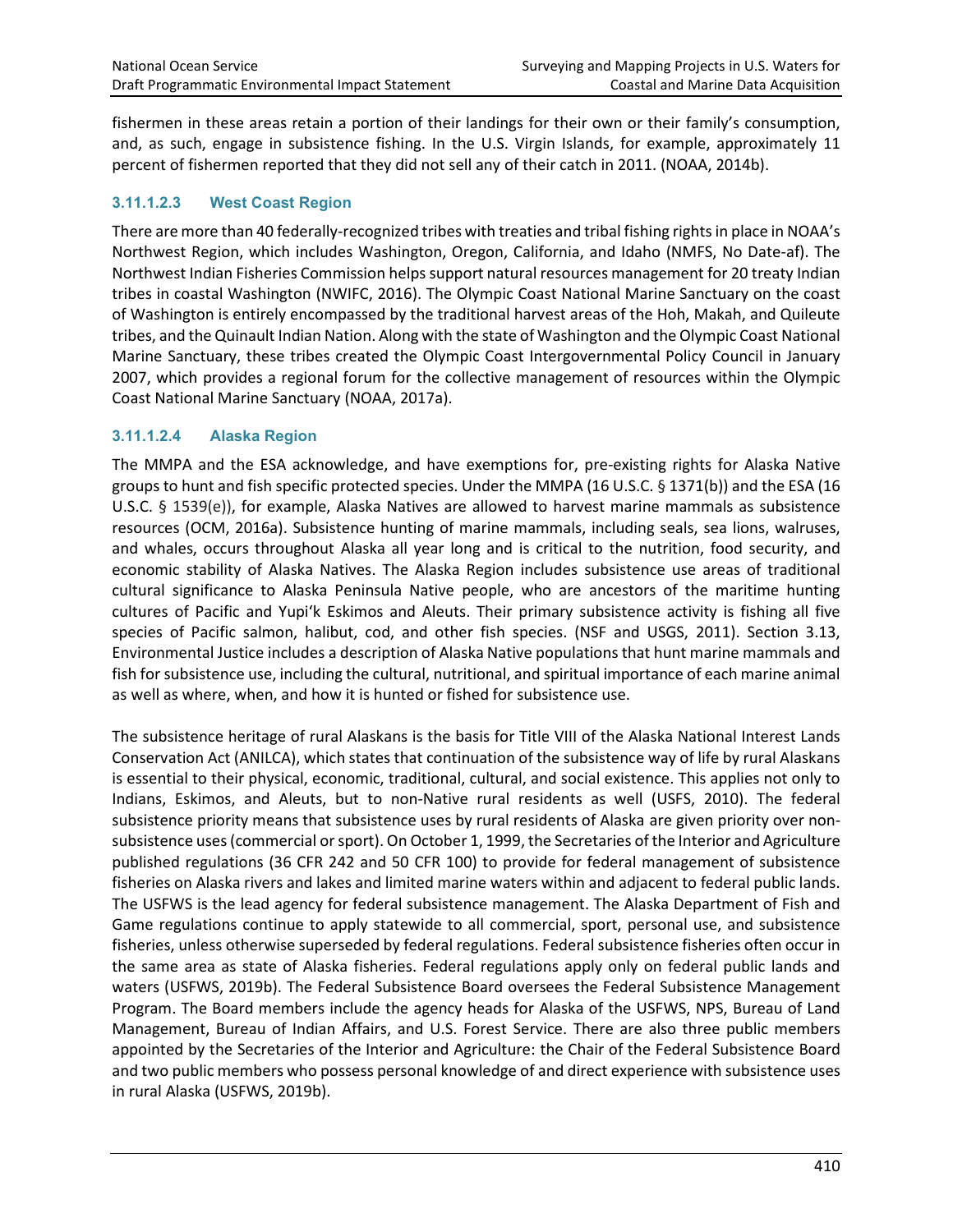# **3.11.1.2.5 Pacific Islands Region**

Fishing continues to contribute to the cultural integrity and social cohesion of Pacific island communities and support island economies (WPRFMC, 2016). In Hawaii, a substantial portion of the local population participates in recreational and subsistence fishing. Fishing in Guam and the Mariana Islands is important not only in terms of contributing to the subsistence needs of the Chamorro people but also in preserving their history and identity. Fishing perpetuates traditional knowledge of marine resources and maritime heritage of the ancient Chamorro culture (Ka'ai'ai, 2016). In American Samoa, fish brought to shore continue to be distributed within Samoan villages according to age-old ceremonial traditions. Similar traditions are still practiced in Hawaii, the Northern Mariana Islands, and Guam. These sociocultural attributes of fishing are at least as important as the contributions made to the nutritional or economic wellbeing of island residents (WPRFMC, 2016).

# **3.11.1.2.6 Traditional Cultural Places**

The NHPA defines the word 'culture' as the traditions, beliefs, practices, lifeways, arts, crafts, and social institutions of any community, be it an Indian tribe, a local ethnic group, or the people of the nation as a whole. One kind of cultural significance a property or place may possess, and that may make it eligible for inclusion in the Register, is traditional cultural significance. "Traditional" in this context refers to beliefs, customs, and practices that have been passed down through generations of people, usually orally or through practice. Thus, Traditional Cultural Places (TCPs), also referred to as "Traditional Cultural Properties," are historic properties that derive their cultural significance from the role the property plays in a community's historically rooted beliefs, customs, and practices (NPS, No Date-c).

TCPs may include locations of historic events, locations where sacred or ceremonial rituals, practices, or activities are or were performed, locations associated with the traditional beliefs or history of a cultural group, traditional hunting or gathering areas of economic and cultural importance, and sources of raw materials used to produce tools or sacred objects. The community may consider these properties significant to the cultural values, identity, and persistence of their traditional culture (NPS, 2012a). Cultural resources usually consist of tangible man-made properties, such as buildings, archeological sites, structures, objects, or historic districts. Although these same types of cultural resources may also be TCPs when cultural groups identify them as an important part of their community's history or as important to maintaining the cultural identity of their community, generally, the major differences in property types between cultural resources and TCPs are that the latter may be natural areas with no evidence of human activity or intervention.

Offshore TCPs may include subsistence hunting and fishing areas of cultural groups, and locations where American Indians or Alaska Natives performed ceremonial activities. For example, Chelhtenem (also known as Lily Point), located in Puget Sound, Washington (**Figure 3.11-2**), was added to the NRHP in 1994 for its cultural importance as a fishing site. Lily Point was the most important Native reef net fishery and one of the most significant salmon fisheries of the Central Coast Salish Tribe. Chelhtenem was a center of traditional salmon culture for hundreds of years and a place of spiritual importance for native peoples. The First Salmon Ceremony honored the returning salmon and directed them into the reef nets. The bones of the first fish "were carefully returned to the sea where the fish regained its form and told other salmon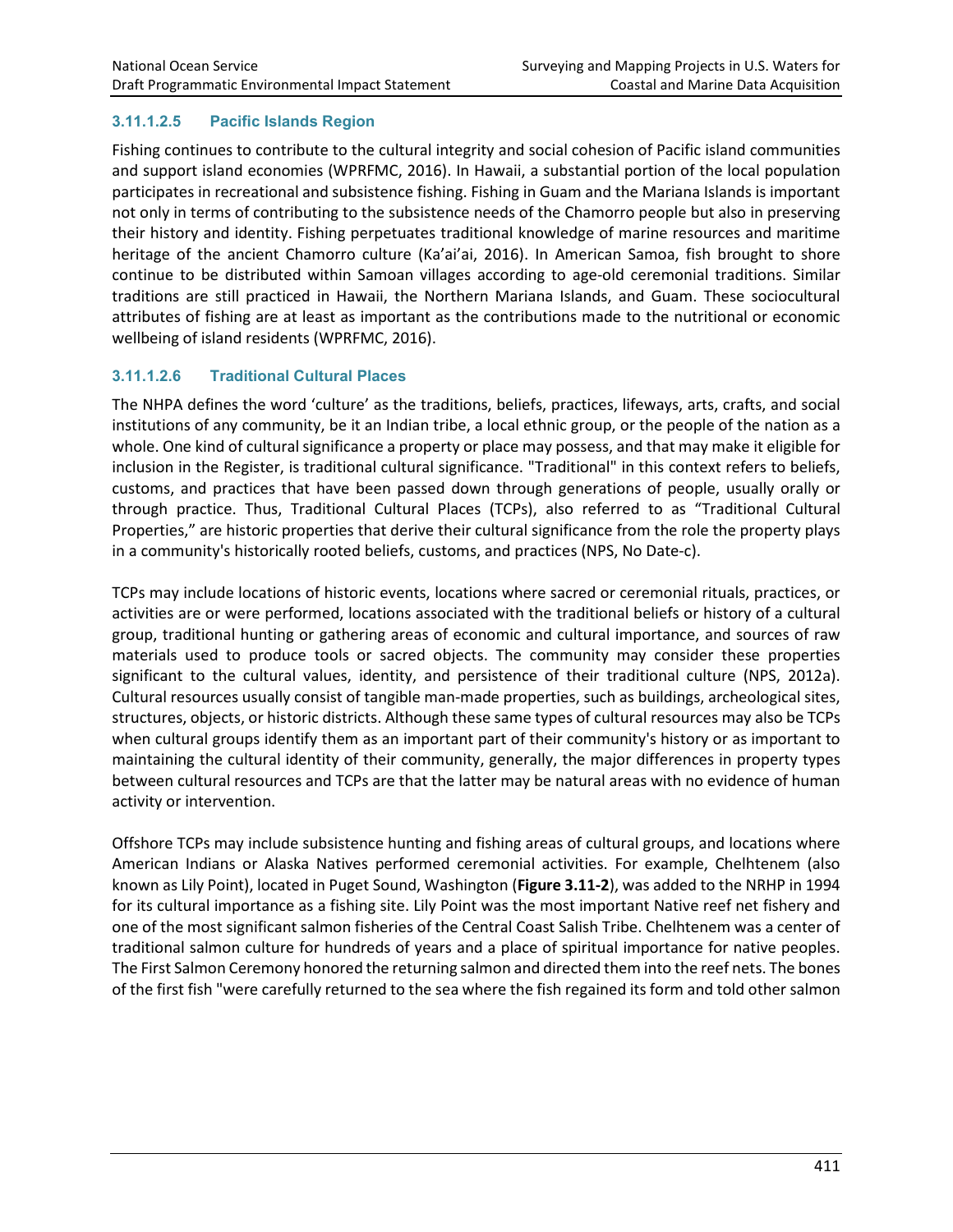how well it had been treated, thus allowing the capture of other fish and insuring a return the following year." (Whatcom Land Trust, 2007). In the late 19th century, non-Indian fish traps replaced traditional reef nets. Alaska Packers purchased a cannery at Lily Point in 1884. The cannery was closed in 1917, leaving pilings and debris still visible today.

Another example of a TCP is Nantucket Sound, Massachusetts, which was determined eligible for the NRHP in 2010 (**Figure 3.11-3**). Nantucket Sound is a culturally significant landscape associated with the history and



**Figure 3.11-2. Lily Point TCP, Washington**

traditional cultural practices of two Wampanoag tribes. It has yielded and has the potential to yield important information about the Native American exploration and settlement of Cape Cod and the Islands. Although the exact boundary is not precisely defined, the Sound is eligible as an integral, contributing feature of a larger historic district (BOEM, 2019f).



**Figure 3.11-3. Nantucket Sound Traditional Cultural Place Boundary**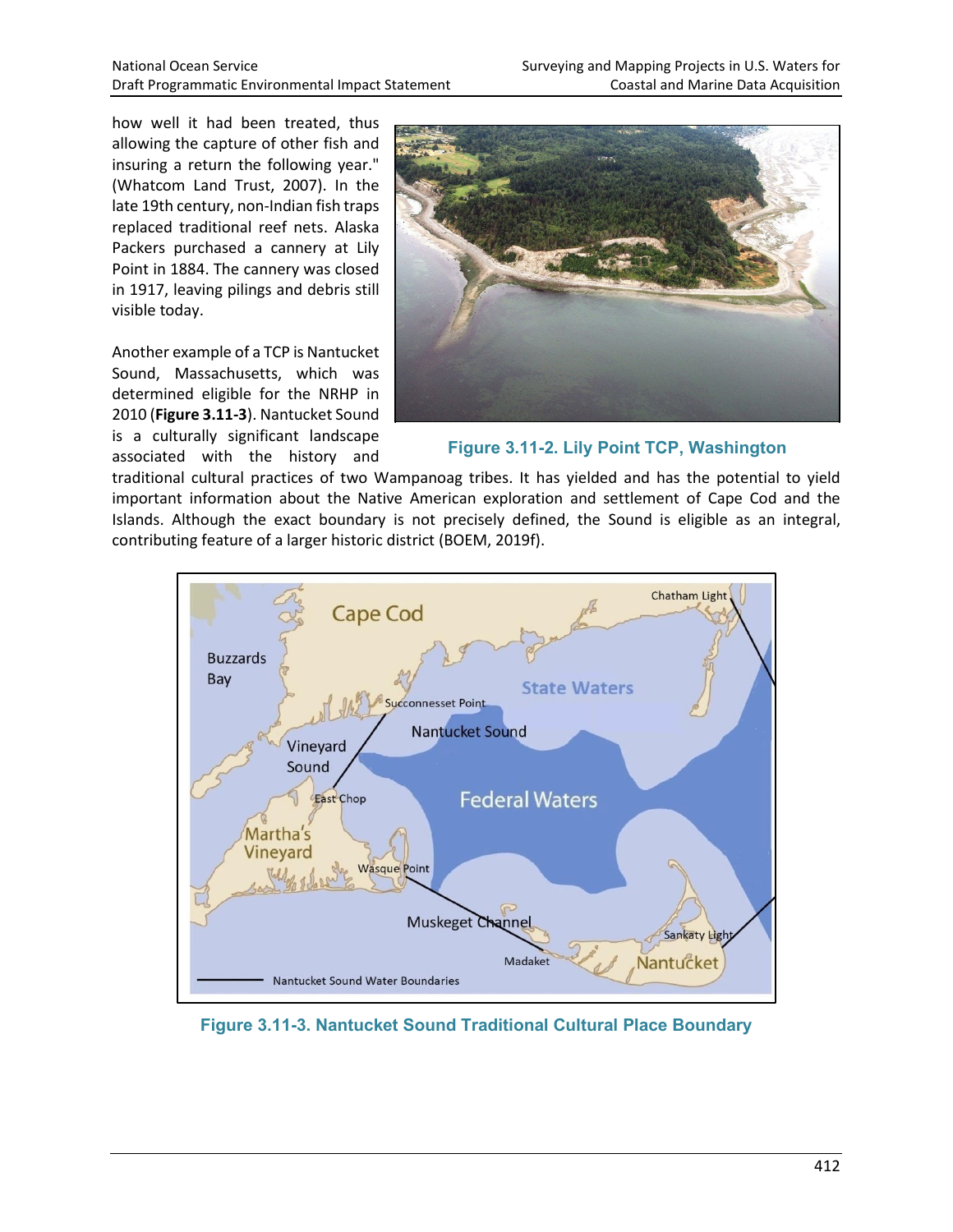# **3.11.1.3 Coastal Infrastructure and Communities and Nearshore Historic Properties**

Coastal infrastructure refers to structures, systems, and facilities built along the coastline. This includes harbors, marinas, piers, and other types of development.

A pier (**Figure 3.11-4**) is a raised structure in a body of water, typically supported by piles or pillars. Piers may support bridges, buildings, and walkways. Their open structure allows waves, tides, and currents to flow relatively unhindered. Piers can be categorized according to their principal purpose and include working piers, pleasure piers, and fishing piers.

There are many piers listed or eligible for listing on the NRHP throughout the U.S. as either individual resources or as contributing elements of an historic district. Hanalei Pier in Hawaii, for example, is a typical finger pier constructed in the 1920s. The structure was used seasonally, primarily to transport rice from Hanalei to





Honolulu. It is one of approximately a dozen remaining structures of this type in the state and is listed on the NRHP for its historical significance as one of the last remaining vestiges of the rice industry in Hanalei (NPS, 1979).

Other cultural and historic resources located along the coastline include fishing communities, whaling villages, and Native American settlements. A fishing community is a social or economic group whose members reside in a specific location and share a common dependence on commercial, recreational, or subsistence fishing or on directly related fisheries dependent services and industries (for example, boatyards, ice suppliers, tackle shops) (50 CFR 600.345).

Point Hope, Alaska, is one of the oldest continuously inhabited settlements in North America. Its whaling traditions extend back thousands of years, and Tikigaq – its Inupiaq name – is considered to be one of the most traditional villages in Alaska. The people hunt caribou, moose, seals, walrus, birds, fish, beluga whales, and polar bear, but the bowhead whale remains the focus of the annual subsistence cycle (AEWC, No Date).

In addition to the cultural and historic resources described above, there are many historic properties located near the shoreline that are listed or eligible for listing on the NRHP. Countless archaeological sites and cultural remains are also present along the coastline that provide evidence of the prehistory and history of coastal communities. These sites often contain lithic assemblages comprised of materials such as shell and midden refuse, fire cracked rock, quartz and basalt flakes, and chert points.

# **3.11.1.4 Visual Resources Associated with Historic Properties**

Under Section 106 of the NHPA, the potential visual impacts from a proposed project or activity are considered with respect to the integrity of setting, feeling, and/or association of historic properties.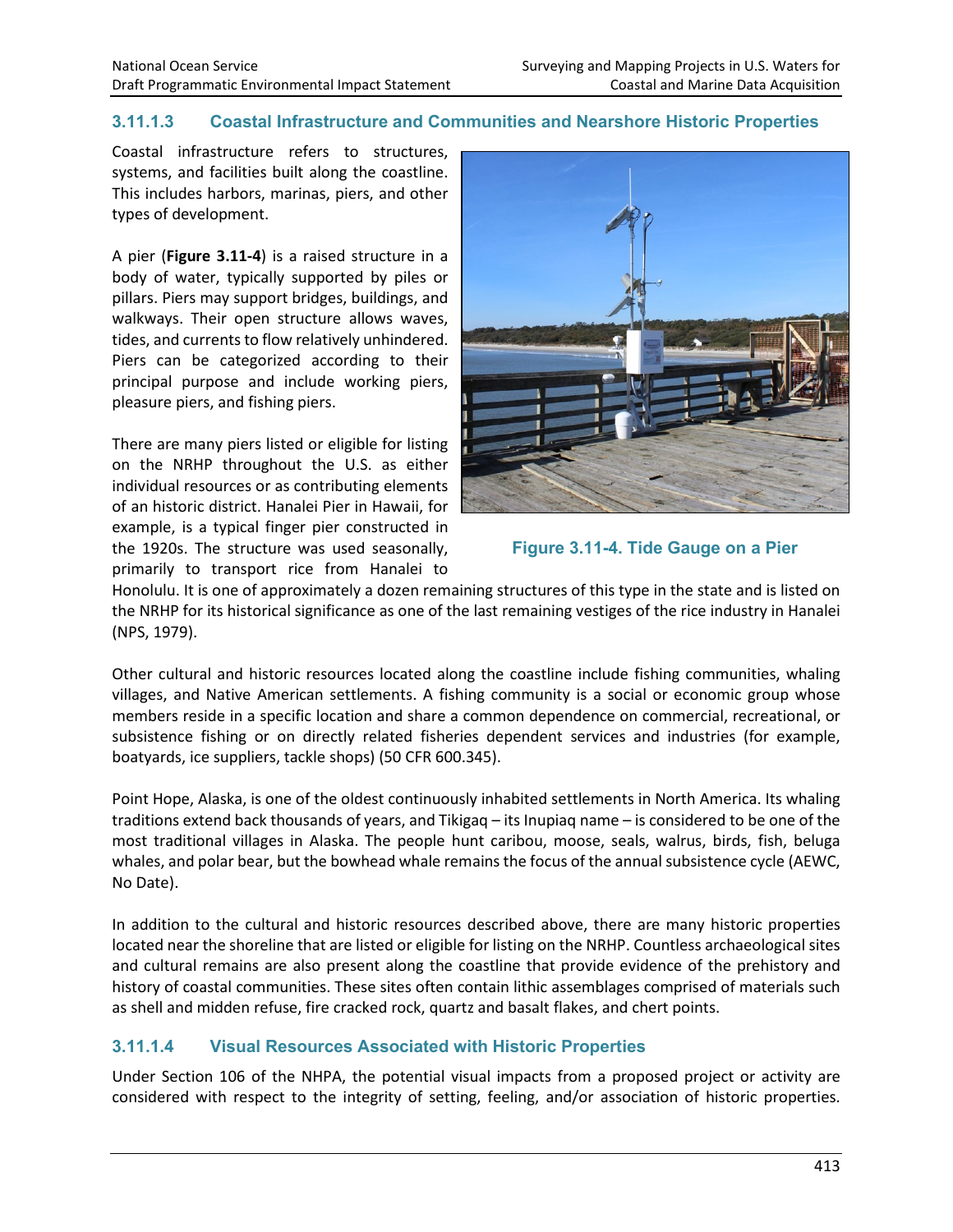Setting is the physical environment of a historic property and can include natural or human-made elements, such as topographic features, vegetation, paths, or fences, and, importantly, the relationships between buildings and other features or open space. Feeling is a property's expression of the aesthetic or historic sense of a particular period of time. It results from the presence of physical features that convey the property's historic character. Association is the direct link between an important historic event or person and a historic property. A property retains association if it is the place where the event or activity occurred and is sufficiently intact to convey that relationship to an observer (Sullivan et. al, 2018).

Some historic properties are or include "designed cultural landscapes" that may include purposefully designed views or vistas. In a designed cultural landscape, the view itself is a significant characteristic of the historic property. Therefore, changes to these designed views, vistas, or view corridors may adversely affect the integrity of the property's design, not simply causing visual effects on integrity of setting, feeling, or association (NPS, No Date-b).

Many coastal resources listed on the NRHP derive all or part of their significance from their historic maritime setting. These resources include TCPs, coastal fortifications, parks and seashores, residential estates, lighthouses, life-saving stations, breakwaters, marinas, fishing and resort communities, and shore lodgings of all kinds, including hotels, motels, inns, seasonal cottages, and permanent residences. Some TCPs, for example, derive their importance from unobstructed views toward the rising sun (Klein et al., 2012).

In 2012, BOEM directed the preparation of a GIS database of known cultural resources and historic properties that could be impacted by the introduction of off-shore energy facilities along the entire east coast of the U.S. Based on existing data, each resource was assessed with respect to its maritime setting and view to the sea. In total, 9,175 resources were considered to have a historically significant maritime setting and 1,108 were considered to have a historically significant view toward the open sea (Klein et al., 2012).

# **3.11.2 Environmental Consequences for Cultural and Historic Resources**

This discussion includes analysis of potential impacts to submerged cultural and historic resources; areas where traditional or tribal fishing rights are held and subsistence fishing and hunting are practiced, including TCPs; and coastal infrastructure listed or eligible for listing on the NRHP. Activities described in Sections 2.3.1 through 2.3.13 that occur on NOS projects and that could be expected to impact cultural and historic resources include: (1) anchoring; (2) bottom sampling; (3) installation, maintenance, and removal of tide gauges and buoys; and (4) installation of GPS reference stations.

NOS has prepared this PEIS to inform the NHPA Section 106 consultation for the Proposed Action. In addition to the NHPA, NOAA will also engage as needed in tribal consultation pursuant to EO 13175, Consultation and Coordination with Indian Tribal Governments. NOS intends to initiate consultation after the publication of the Draft PEIS.

Note that this Draft PEIS considers the impacts to historic and cultural resources from NOS data collection. The potential effects resulting from the release of collected data are outside the scope of this Draft PEIS. NOAA, like other federal agencies, is required to comply with Section 304 of the NHPA, which protects certain sensitive information about historic properties from disclosure to the public when such disclosure could result in a significant invasion of privacy, damage to the historic property, or impede the use of a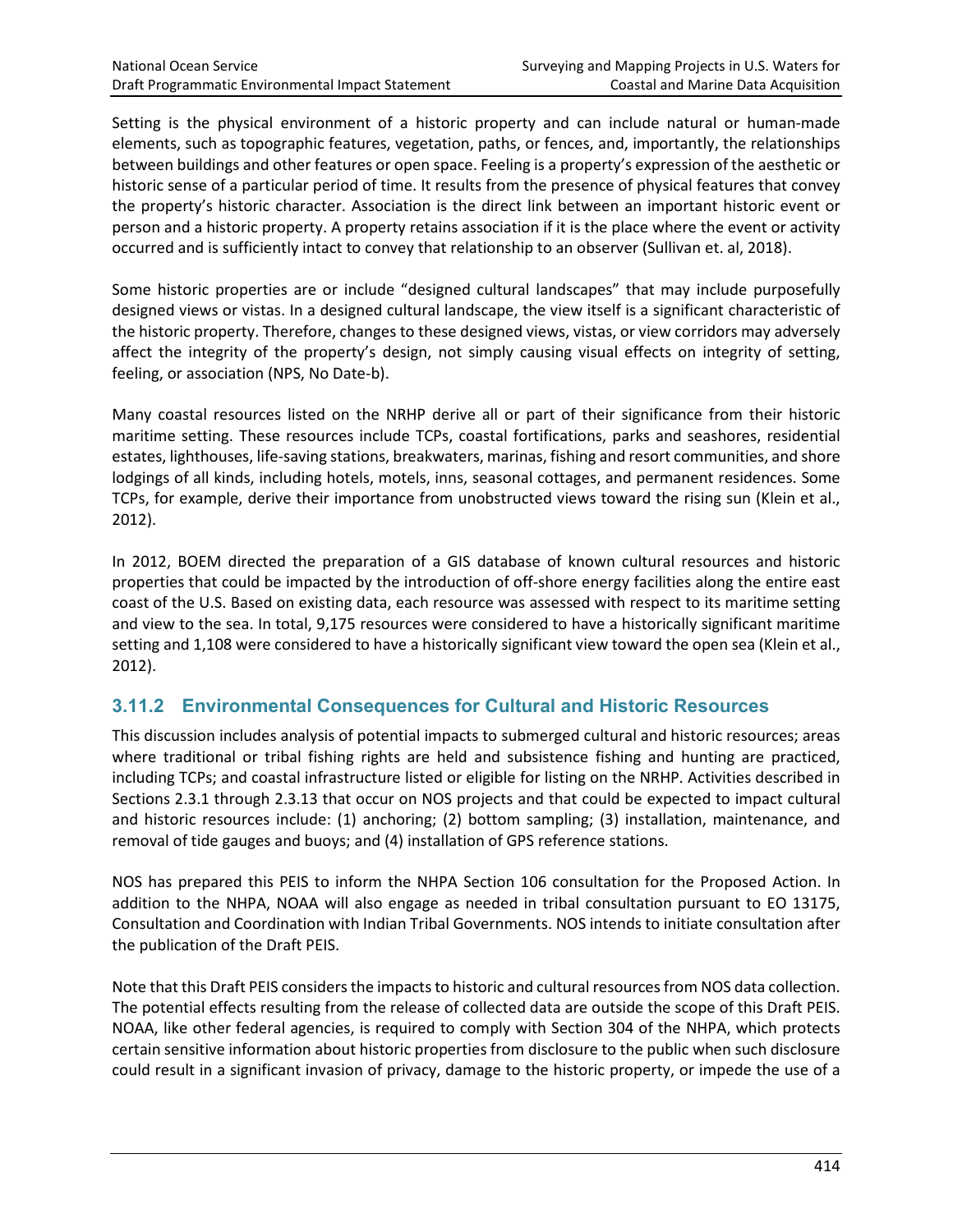traditional religious site by practitioners. NOS would comply with Section 304 of the NHPA in the course of creating public data products.

# **3.11.2.1 Methodology**

The factors from NOS activities that could impact the cultural and historic environment include: (1) placement or dragging of equipment directly on or along the sea floor; (2) the presence of vessels operated by NOS within areas with activity restrictions, such as subsistence hunting and fishing areas, TCPs, and national marine sanctuaries; (3) placement of equipment on historic nearshore properties; (4) the discovery of archaeological resources during the installation of tide gauges, buoys, and GPS reference stations. These potential impact causing factors and their associated impacts on cultural resources are discussed below.

As discussed in Section 3.2.2, significance criteria were developed for each resource to provide a structured framework for assessing impacts from the Proposed Action and the significance of the impacts. The significance criteria for cultural resources are shown in **Table 3.11-1**.

| <b>Impact</b><br><b>Descriptor</b> | <b>Context, Intensity, and Likelihood</b>                                                                                                                                                                                                                                                                                                                                                                          | <b>Significance</b><br><b>Conclusion</b> |
|------------------------------------|--------------------------------------------------------------------------------------------------------------------------------------------------------------------------------------------------------------------------------------------------------------------------------------------------------------------------------------------------------------------------------------------------------------------|------------------------------------------|
| Negligible                         | The action would disturb a submerged archaeological<br>resource or the sediment surrounding a submerged<br>cultural or historic resource but would not have a<br>measurable or perceptible impact. The action may occur<br>in traditional subsistence hunting or fishing areas but<br>would not disturb these practices.                                                                                           |                                          |
| Minor                              | The action would have a measurable or perceptible<br>impact on a submerged cultural resource or historic<br>resource's location, design, setting, materials, feeling, or<br>association, but would not cause the loss of diagnostic<br>features or research potential. The action would cause a<br>temporary (lasting a few days) interference with<br>traditional subsistence hunting and fishing practices.      | Insignificant                            |
| Moderate                           | The action would diminish the integrity of a submerged<br>cultural or historic resource or a historic property's<br>location, design, setting, materials, workmanship,<br>feeling, or association, resulting in the loss of diagnostic<br>features or research potential. The action would<br>temporarily interfere with traditional subsistence<br>hunting and fishing practices during peak seasons or<br>times. |                                          |
| Major                              | The action would permanently damage or destroy a<br>submerged cultural or historic resource or historic<br>property, resulting in the unrecoverable loss of the<br>resource or property's historic value, diagnostic features,<br>research potential, or integrity. The action would result in<br>a prolonged disturbance of traditional subsistence                                                               | Significant                              |

#### **Table 3.11-1. Significance Criteria for the Analysis of Impacts to Cultural Resources**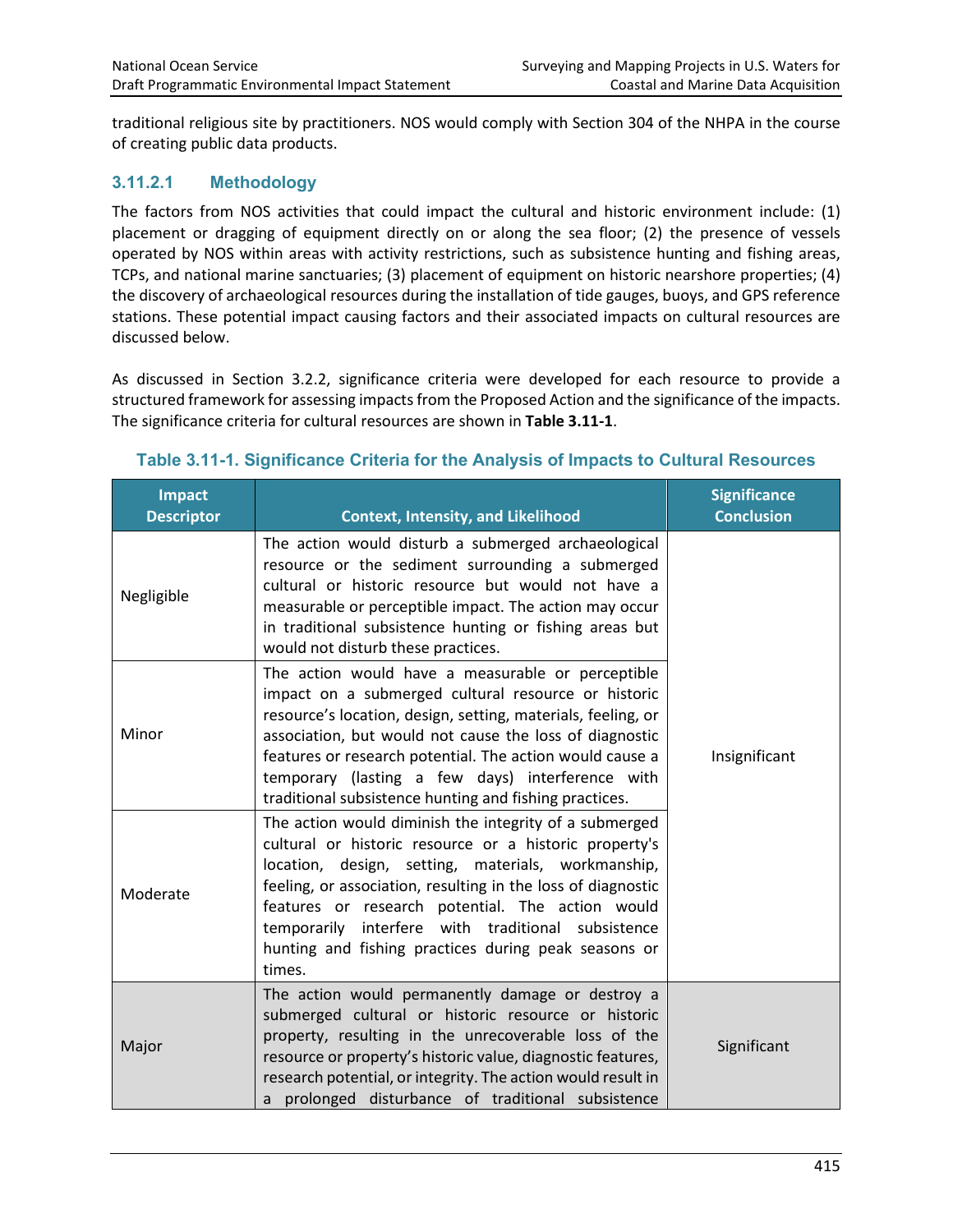| <b>Impact</b><br><b>Descriptor</b> | <b>Context, Intensity, and Likelihood</b>                      | <b>Significance</b><br><b>Conclusion</b> |
|------------------------------------|----------------------------------------------------------------|------------------------------------------|
|                                    | hunting and fishing practices during peak seasons or<br>times. |                                          |

### **3.11.2.1.1 Projects with No Potential to Cause Effects to Historic Properties**

On December 20, 2017, following guidance from the Advisory Council on Historic Preservation (ACHP), NOS prepared a Statement on Surveying and Mapping Activities with No Potential to Cause Effects to Historic Properties ("Statement") (NOS, 2017b). This Statement identifies NOS projects that have no potential to cause effects to historic properties, assuming such historic properties were present, per 36 CFR 800.3(a)(1). These projects, listed below, do not require consultation under Section 106 of the NHPA. The sections of this Draft PEIS in which these activities are described in detail are also included below in parentheses. The full Statement includes justification for each NOS determination based on the potential for each method or technology to interact with the sea floor, where cultural and historic resources might be present. Actions that were determined to have no potential to cause effects to historic properties include:

- Operation of manned vessels (Section 2.4.1);
- Operation of remotely operated vehicles and unmanned/autonomous systems (Section 2.4.3);
- Use of echo sounders (Section 2.4.4);
- Use of acoustic doppler current profilers (Section 2.4.5);
- Use of acoustic communication systems (Section 2.4.6);
- Use of sound speed data collection equipment (Section 2.4.7);
- Operation of drop/towed cameras and video systems (Section 2.4.8); and
- Use of passive listening systems (Section 2.4.10).

However, other activities performed under the Proposed Action (such as anchoring and bottom sampling) are not included in the Statement and could potentially damage cultural resources. These substratedisturbing activities and their potential impacts are discussed in the following sections.

#### **3.11.2.2 Alternative A: No Action - Conduct Surveys and Mapping for Coastal and Marine Data Collection with Current Technology and Methods, at Current Funding Levels**

Although the survey effort under Alternative A would vary by year (see **Table 3.4-6**), the greatest number of nautical miles surveyed over the six-year period would be in the Southeast Region (over 50 percent). The survey effort in each of the other four regions would be of a similar order of magnitude, approximately 10 percent in each region over six years, although slightly greater in the Alaska Region, where the survey effort would be approximately 16 percent over six years. Survey effort in the Great Lakes would be less than one percent of the total survey effort. In general, it is expected that level of effort and overall impacts trend together (i.e., greater impacts where the survey effort is higher), but there are other factors, such as location and depth of surveys, that add nuance to this trend. Overall, NOS projects would comprise a very small part of all ocean activities as vessels used by NOS would represent a very small proportion of all vessel traffic in the action area (as discussed in Section 2.4.1). Additionally, whenever possible, the location and timing of a given project would be purposefully coordinated to ensure that areas are not repeatedly surveyed. This ensures that the potential environmental impacts directly resulting from proposed NOS activities would not be exacerbated by repeated surveys within a given area.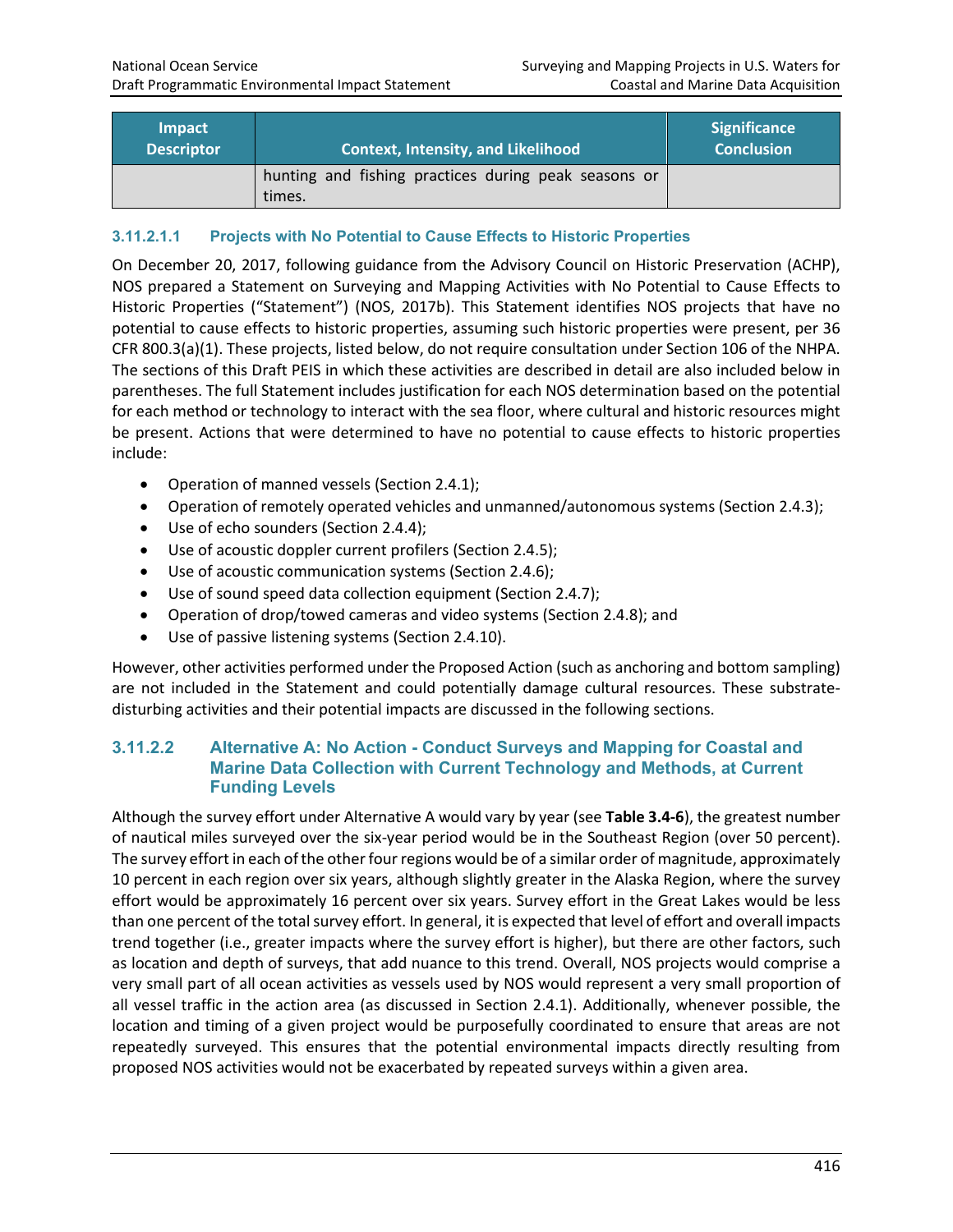# **3.11.2.2.1 Anchoring**

Approximately 20 percent of NOS crewed vessel projects involve anchoring, so under Alternative A, NOS would undertake or fund approximately 55 projects with a planned anchoring component annually. Anchoring is described in Section 2.4.2.

When a vessel is not collecting data, it may anchor either within the project area or nearby. While smaller boats used by NOS would not typically anchor except in an emergency, larger vessels conducting multiday efforts may anchor within or near the project area to reduce the transit time to the project area and to save fuel.

Although anchoring has the potential to impact submerged isolated artifacts (e.g., fragments of tools, arrow points, stone bowls) from prehistoric or historic voyages, resources submerged as a result of sea level rise, or undocumented downed aircraft or shipwrecks, the likelihood of an anchor landing on a historic resource is low. Vessel operators would select the anchor location based on depth, protection from seas and wind, and bottom type. Preferred bottom types are sticky mud or sand, as those characteristics allow the flukes of the anchor to dig into the bottom and hold the chain in place. When working in an un-surveyed area or in an area that has not been surveyed in many years, the ship would try to anchor in bays where data have already been collected, providing the ship with better information on where to drop the anchor. These practices would continue to minimize the potential for adverse impacts to submerged cultural or historic resources. Thus, adverse impacts would be unlikely, given that the submerged cultural or historic resources likely to be present in any one area compared to the enormous extent of the action area, continued adherence to NOS protocols, and the relatively small number of projects planned that would involve anchoring.

Impacts to cultural resources from anchoring under Alternative A would continue to be **adverse** and **permanent** and would range from **negligible** to **moderate**, depending upon the extent of damage the anchor caused to the resource and the cultural significance of the resource damaged. Anchoring could diminish the integrity of a submerged cultural or historic resource, resulting in the loss of diagnostic features or research potential. Impacts in general would be unlikely; impacts that would be moderate or higher would be very unlikely. It is far more likely that impacts would continue to be **insignificant**.

### **3.11.2.2.2 Bottom Sampling**

Under Alternative A, NOS would undertake or fund approximately 54 projects that require collection of bottom samples, annually. Bottom sampling is described in detail in Section 2.4.9.

NOS would continue to use previously surveyed areas when available if anchoring were required for collection of the bottom sample. This would help to ensure that bottom samples are not collected near any documented or potential historic properties. When sampling the sea floor, crews would typically use a 6" by 6" clamshell bottom snapper or similar type of grab sampler or sediment corer to obtain samples. Samples would be obtained from only the top few inches of sediment. This is unlikely to disturb any objects that may be present, as it is likely that there is a thick layer of sediment over long-buried objects. At most, a few cups of sediment would be collected during each bottom sampling activity. Samples would not be collected in waters deeper than 80 m (263 ft). In areas surveyed within the last 30 years, samples may not need to be collected at all. In keeping with NOS protocol, samples would not be collected on coral reefs, shipwrecks, obstructions, or hard bottom areas. These practices would continue to minimize the potential for adverse impacts to archaeological resources.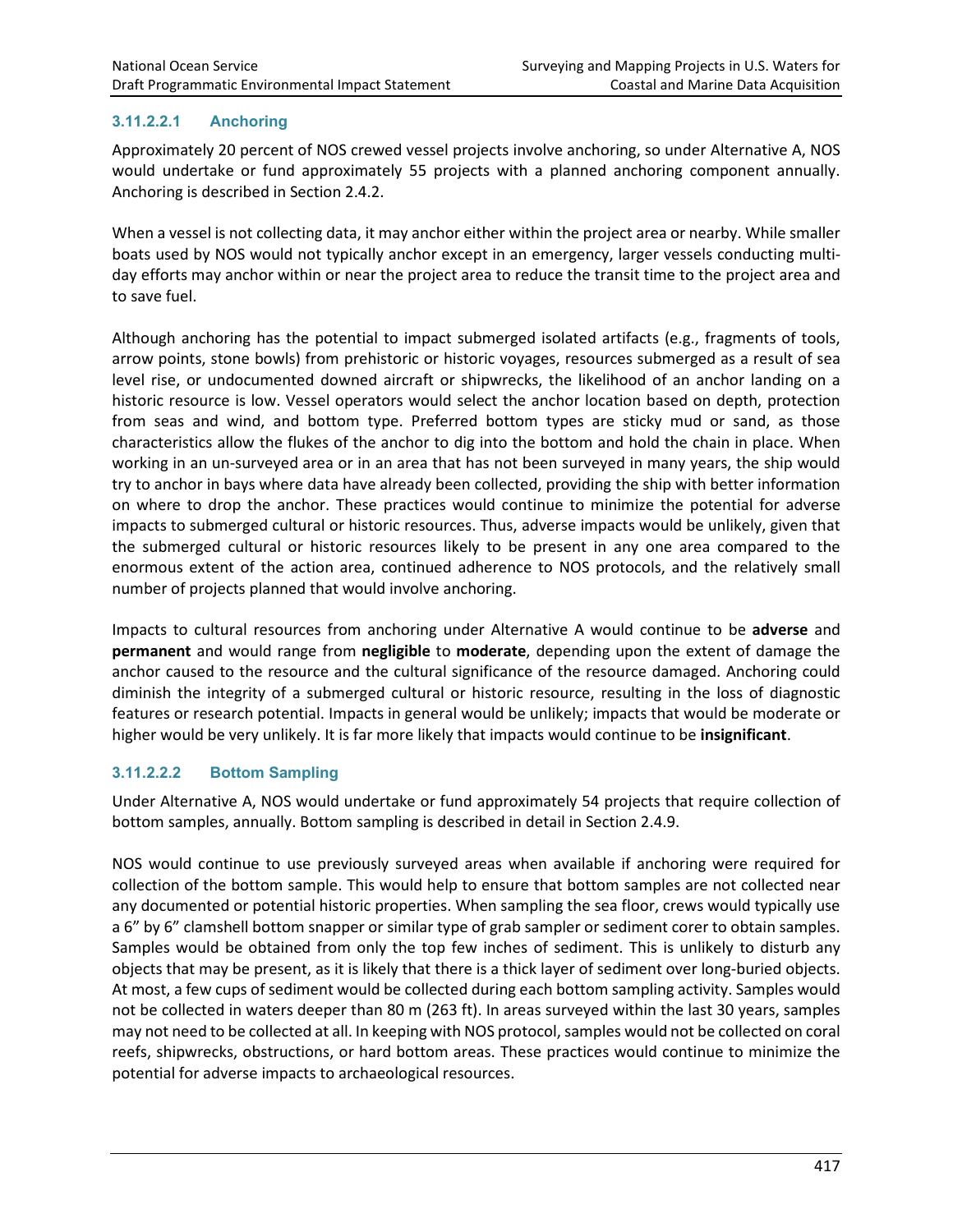However, if collection of a sample results in the discovery of an object that may be eligible for listing in the NRHP, the coordinates of the discovery would be noted and provided to the appropriate SHPO along with photographs of the sample and, if practicable, the recovered object itself.

In the event of inadvertent resource discovery, effects from bottom sampling under Alternative A could be **adverse** or **beneficial**. Adverse impacts would occur if the resource were damaged or destroyed during sample collection and would range from **negligible** to **minor** (less than those that could result from anchoring activities due to the nature and smaller size of the grab sampler) and would be **permanent**. Beneficial impacts would occur if a resource were discovered that led to the identification of a culturallysignificant artifact, group of artifacts, or previously undocumented historic site. Impacts in general would be unlikely; impacts that could be moderate or higher would be very unlikely. It is far more likely that impacts would continue to be **insignificant**.

#### **3.11.2.2.3 Installation, Maintenance, and Removal of Tide Gauges, Buoys, and GPS Reference Stations**

Tide gauge stations consist of a sensor, data collection platform, solar panels, and satellite transmitter. Tide gauge installation would continue to occur primarily out of the water at existing piers, docks, bulkheads, and similar locations. Images of tide gauge stations are included in Section 2.4.12. Under Alternative A, NOS would undertake or fund approximately 32 projects that include tide gauge installations and 305 projects that include tide gauge maintenance visits, annually. NOS would undertake or fund approximately 12 projects that include GPS reference system installation annually.

As related to the Proposed Action, in accordance with 36 CFR 800.5, potential adverse effects from the installation of tide gauges on historic properties could include, but are not limited to:

- i. Physical destruction of or damage to all or part of the property;
- ii. Alteration of a property, including restoration, rehabilitation, repair, and maintenance…that is not consistent with the Secretary's standards for the treatment of historic properties (36 CFR part 68) and applicable guidelines;
- iii. Removal of the property from its historic location;
- iv. Change of the character of the property's use or of physical features within the property's setting that contribute to its historic significance; and
- v. Introduction of visual, atmospheric or audible elements that diminish the integrity of the property's significant historic features.

Impacts to coastal structures could occur if the installation of tide gauges and GPS reference stations affected the view of or from the coastal structure that would affect the integrity of the structure's location, design, setting, materials, workmanship, feeling, or association, as described in Section 3.11.1.4. Installation of tide gauges and GPS reference stations also have the potential to damage the historic structures on which they are being placed. Pier-mounted acoustic sensors, pressure-sensor tide gauge stations, microwave sensors and instruments, shore-based GPS reference stations, and, to a lesser extent, GPS tide buoys installed within the viewshed of a nearshore historic property or designed cultural landscape have the potential to impact cultural and historic resources. Changes to these designed views, vistas, or view corridors could impact the integrity of the property's design, not simply cause visual effects on the integrity of a historic property's setting or other historic characteristics.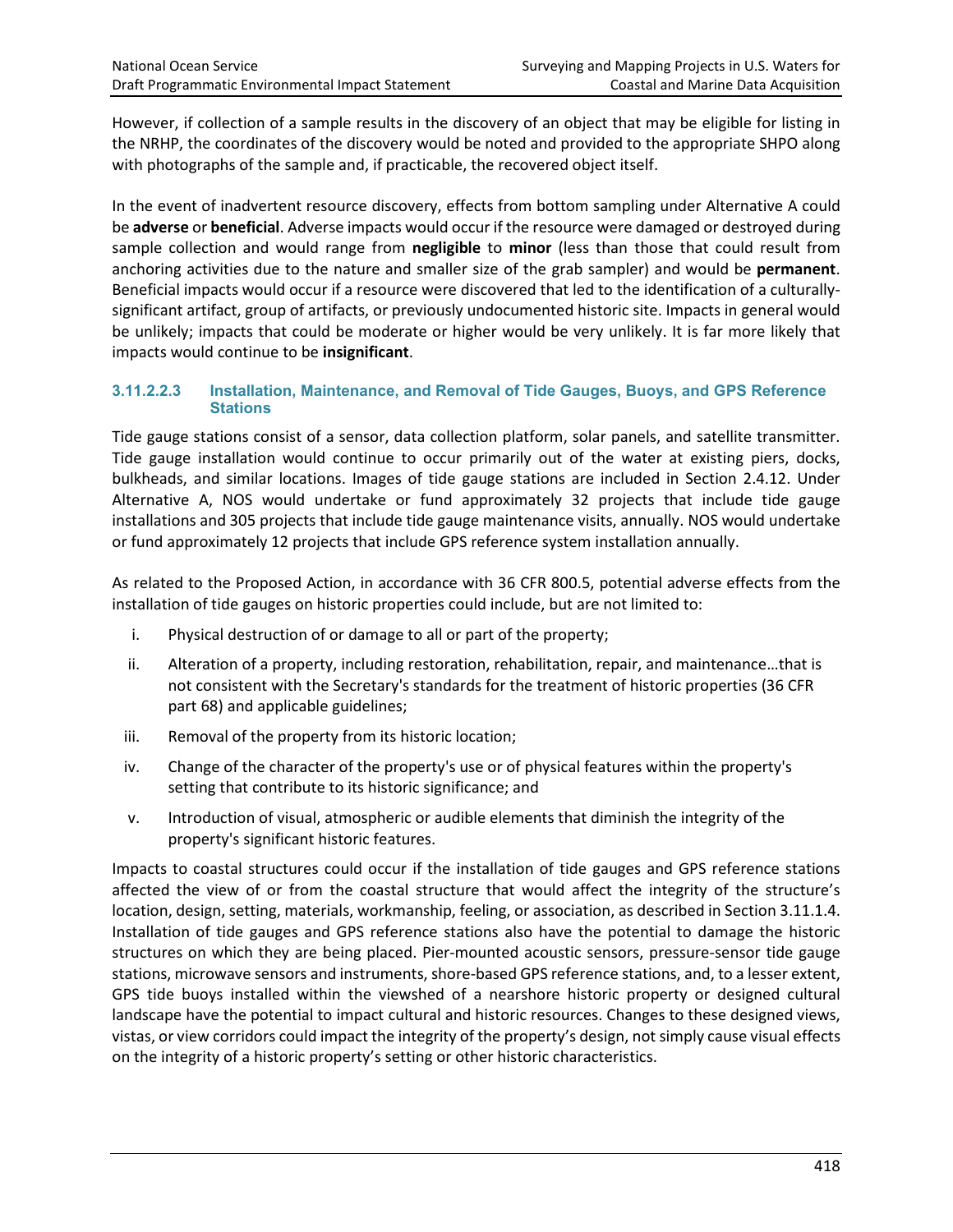If a sensor or station were proposed for installation on any coastal structure or would be anticipated to cause ground disturbance, NOS would continue to confer with the appropriate SHPO prior to installation. Adherence to this protocol would continue to minimize or avoid potential impacts to coastal structures listed or eligible for listing on the NRHP.

Since NOS would continue to confer with the SHPO prior to the installation of tide gauges or GPS reference stations on properties listed or eligible for listing on the NRHP, adverse impacts to historic piers and viewsheds would be very unlikely, given the enormous extent of the action area compared to the small number of tide gauge and GPS reference station installations planned annually and the likely avoidance of historic sites during the site selection process or avoidance of impacts to historic coastal structures following communication with the SHPO.

Impacts would be very unlikely; however, if a historic resource were inadvertently damaged during installation of tide gauges or GPS reference stations, impacts would continue to be **adverse**, **short-term or long-term** (depending on whether the installation is temporary or more permanent), would occur only to the historic resource or the viewshed of the historic resource, and would continue to range from **negligible to minor**. Impacts would therefore be **insignificant**.

### **3.11.2.2.4 Impacts on Subsistence Hunting and Fishing Areas, Including TCPs**

Where relevant, the THPO assumes oversight of the Section 106 process from the state, providing the tribe with review authority over federal undertakings (NPS, 2012b). E.O. 13175, Consultation and Coordination with Indian Tribal Governments (November 6, 2000), requires each federal agency to establish procedures for meaningful consultation and coordination with tribal officials in the development of federal policies that have tribal implications.

The procedures outlined in the NOAA Procedures for Government-to-Government Consultation with Federally Recognized Indian Tribes and Alaska Natives (NOAA Tribal Consultation Handbook) provide guidance to NOAA to support a consistent, effective, and proactive approach to communicating with Tribes. Examples of actions with the potential to trigger communication with Tribes include but are not limited to:

- An action that would have effects within a reservation or Alaska Native village.
- An action that may impact tribal trust resources or the rights of a federally-recognized Tribe.
- An action affecting a facility or entity owned or operated by a tribal government.
- An action that affects Tribes, tribal governments, or a Tribe's traditional way of life.
- An action that affects TCPs or Traditional Use Areas.

E.O. 13175 and the NOAA Tribal Consultation Handbook provide required procedures for consultation with federally-recognized Tribes in recognition of the sovereignty of federally-recognized Tribes and the federal government's trust responsibility to those tribes. NOAA also communicates with many nonrecognized tribes and tribal coalition groups who have interests regarding NOAA's activities.

In recent years in Alaska, the potential for NOS work to interfere with subsistence hunting has been the primary issue of concern identified by Tribes during meetings. In the Pacific Northwest, the primary issues of concern from Tribes have been the potential for NOS activities to affect ecotourism and to contribute to commercial vessel traffic. Concerns about the potential for NOS work to damage or alter historically or culturally significant sites have not been routinely identified in either location by Tribal representatives.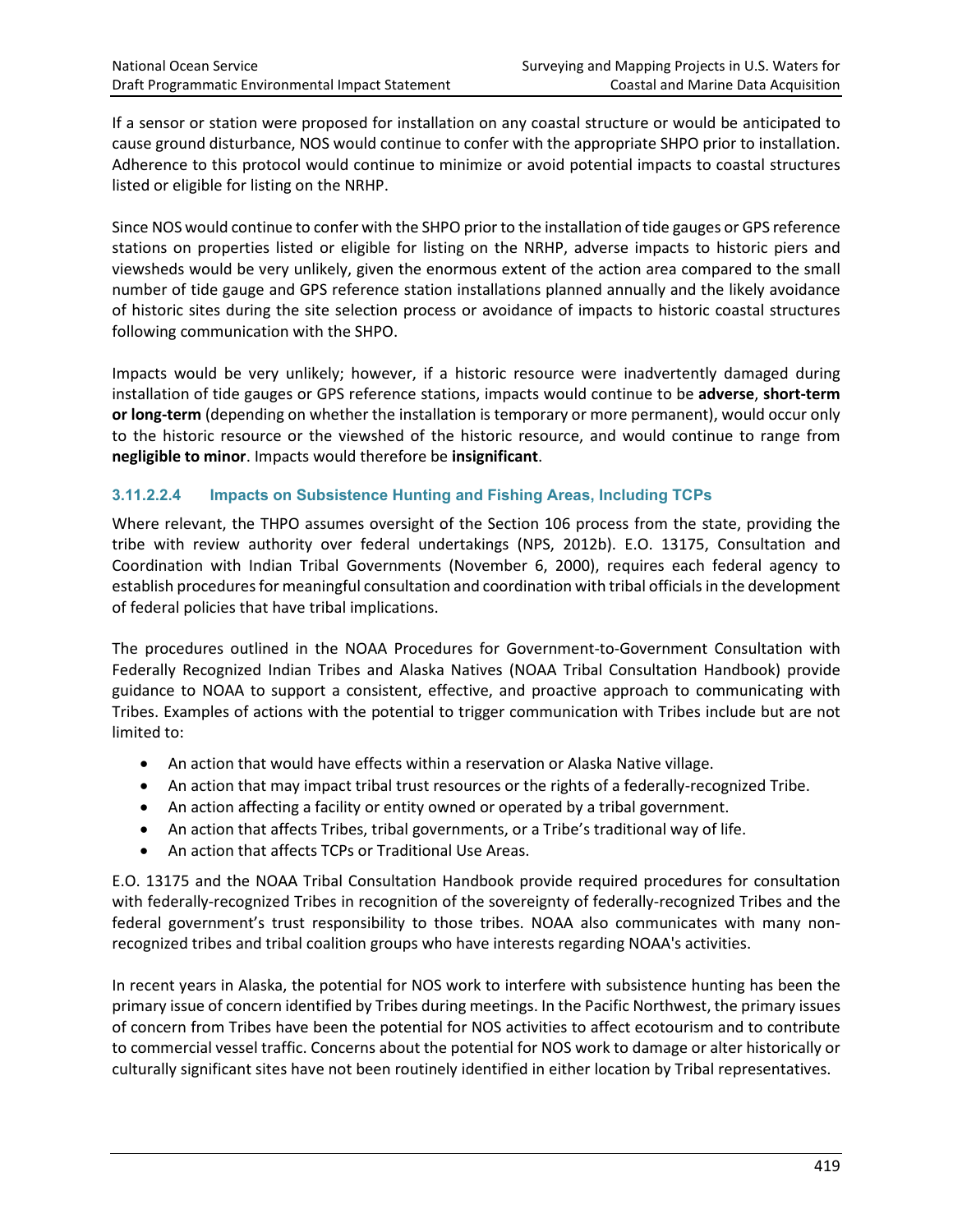NOS would continue to attempt to coordinate projects that would occur in traditional hunting and fishing areas in Alaska and the Pacific Northwest to avoid peak hunting and fishing seasons (e.g., whale, seal, and salmon seasons) or times of year to the extent possible, based on information obtained from the Tribes. The effects of NOS's projects on subsistence hunting and fishing practices of Alaska Natives and indigenous tribes are discussed in further detail in Section 3.13.2. Any impacts to subsistence hunting or fishing that might occur if traditional hunting and fishing areas cannot be avoided during peak seasons are also described in Section 3.13.2.

Activities planned to occur in any NRHP-listed TCP would continue to comply with federal regulations related to the protection of these culturally significant places. The Section 106 review process is mandated for any federal projects that might affect a TCP; consultation with the affected traditional community may also be required (NPS, No Date-c). With the legal protection afforded to listed TCPs by the Section 106 review process, the effects of NOS activities in these areas under Alternative A are expected to be **adverse**, short-term (lasting only the duration of the activity), **negligible** to **minor**, and **insignificant**.

NOS would continue to facilitate Tribal involvement related to planned projects throughout the action area. For example, regional Coast Survey representatives ("Navigation Managers") for Alaska and the Pacific Northwest would continue to discuss survey plans for the upcoming year during meetings open to the public. It is anticipated that these meetings would continue to be attended by Tribal leadership or members. Meetings in the Pacific Northwest (Harbor Safety Committee meetings) would continue to take place approximately once every two months. In Alaska, meetings would continue to occur six to eight times per year. Following meetings, meeting minutes would continue to be developed and posted online.

Although NOS projects under Alternative A could temporarily interfere with traditional subsistence hunting and fishing practices during peak seasons or times, with ongoing communication between NOS and THPOs and attempted avoidance of these areas during peak times to the extent practicable, impacts under Alternative A of projects on subsistence hunting and fishing areas, including TCPs, would continue to be **adverse**, short-term (lasting only the duration of the activity), **negligible** to **moderate**, and **insignificant**.

# **3.11.2.2.5 Conclusion**

The effects of impact causing factors on cultural resources range from **negligible** to **moderate;** thus, the overall impact of Alternative A on cultural resources, including impacts to submerged cultural or historic resources; coastal infrastructure; viewsheds of nearshore historic properties and designed cultural landscapes; and subsistence hunting and fishing areas, including TCPs, would continue to be **adverse** and **moderate.** Therefore, impacts of Alternative A to cultural and historic resources would continue to be **insignificant**.

#### **3.11.2.3 Alternative B: Conduct Surveys and Mapping for Coastal and Marine Data Collection with Equipment Upgrades, Improved Hydroacoustic Devices, and New Tide Stations**

The same impact causing factors on cultural resources considered under Alternative A are considered under Alternative B. Under Alternative B, all of the activities and equipment operations proposed in Alternative A would continue but at a higher level of effort, although the percentage of nautical miles covered by projects in each region would be the same as under Alternative A. Total survey effort for Alternative B in each region for the six-year timeframe is shown in **Table 3.4-7**. The greatest number of nautical miles surveyed over the six-year period would be in the Southeast Region (over 50 percent). The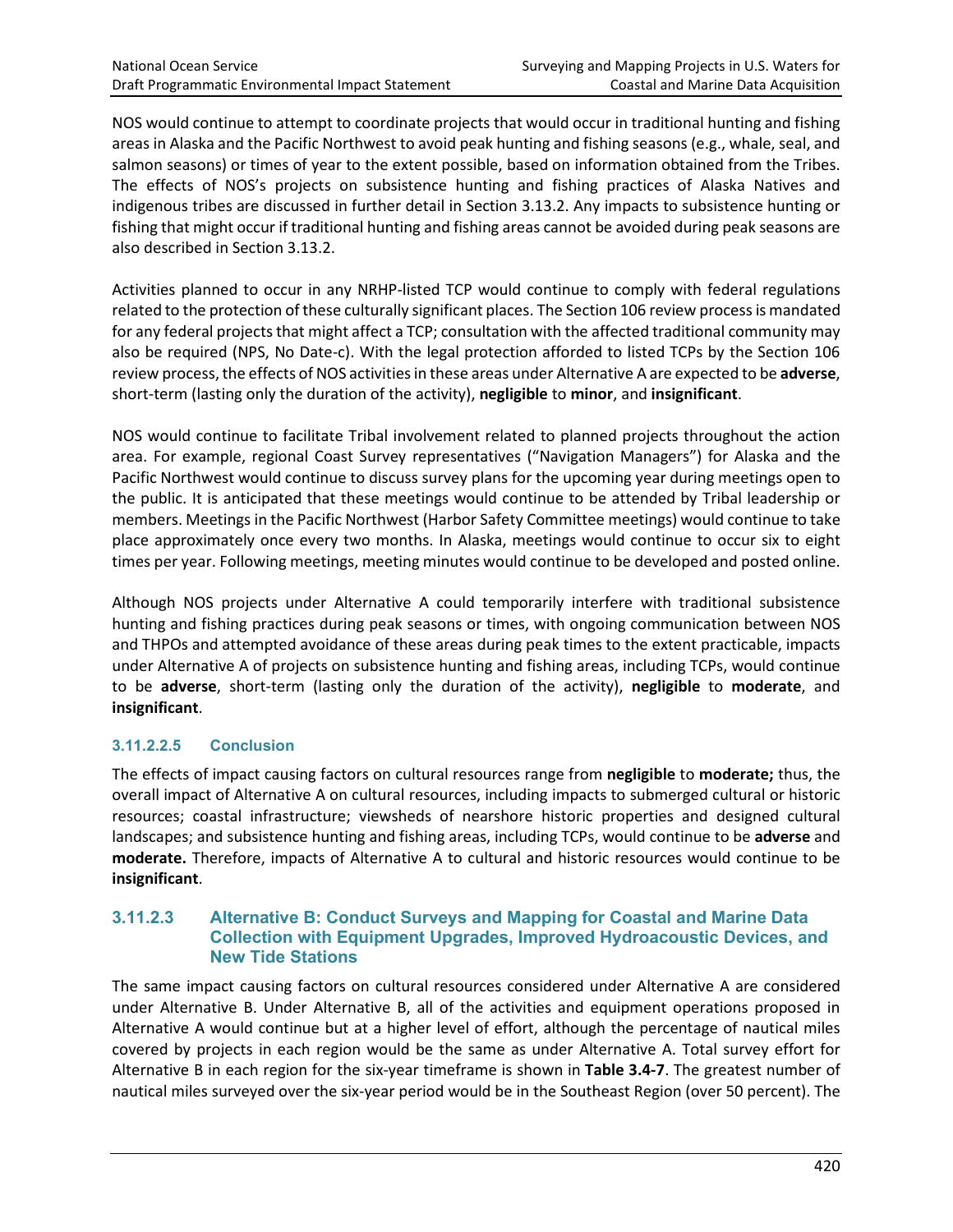survey effort in each of the other four regions is of a similar order of magnitude (approximately 10 percent in each region over the six-year period), although slightly greater in the Alaska Region (approximately 16 percent). Survey effort in the Great Lakes over the six-year period would represent less than one percent of the overall survey effort. As described under Alternative A, it is generally expected that level of effort and overall impacts trend together (i.e., greater impacts where the survey effort is higher), but there are other factors, such as location and depth of surveys, that add nuance to this trend.

Survey activities under Alternative B would take place in the same geographic areas and timeframes as under Alternative A; however, Alternative B would include more projects and activities and thus more nautical miles traveled than Alternative A. Overall, there would be an additional 331,868 nm (614,619 km) of survey effort under Alternative B as compared to Alternative A. The types and mechanisms of impacts would remain the same in Alternative B as discussed for Alternative A. Therefore, the difference between the two alternatives is a matter of scale with an increased activity level, although distributed unevenly among the different types of activities, leading to a corresponding, incremental increase in the potential for effects under Alternative B as compared to Alternative A.

Impacts of Alternative B on cultural resources, including submerged cultural or historic resources; coastal infrastructure; viewsheds of nearshore historic properties and designed cultural landscapes; and subsistence hunting and fishing areas, including TCPs, would be the same or slightly, but not appreciably, larger than those discussed above under Alternative A for each impact causing factor. Overall, impacts on cultural resources under Alternative B would be **adverse**, **moderate**, and **insignificant**.

# **3.11.2.4 Alternative C: Upgrades and Improvements with Greater Funding Support**

The same impact causing factors for cultural resources considered under Alternatives A and B are considered under Alternative C. Under Alternative C, all of the activities and equipment operation proposed in Alternatives A and B would continue but at an even greater level of effort than Alternative B, given the overall funding increase of 20 percent relative to Alternative B. However, the percentage of linear nautical miles of survey effort in each region would be the same as under Alternatives A and B. Total survey effort for Alternative C in each region for the six-year timeframe is shown in **Table 3.4-8.** The greatest number of nautical miles surveyed over the six-year period would be in the Southeast Region (over 50 percent). The survey effort in each of the other four regions would be of a similar order of magnitude (approximately 10 percent in each region over six years), although slightly greater in the Alaska Region (approximately 16 percent over six years). Survey effort in the Great Lakes over the six-year period would be less than one percent of the overall survey effort. As described under Alternatives A and B, it is generally expected that level of effort and overall impacts trend together (i.e., greater impacts where the survey effort is higher), but there are other factors, such as location and depth of surveys, that add nuance to this trend.

Survey activities under Alternative C would take place in the same geographic areas and timeframes as under Alternatives A and B; however, Alternative C would include more projects and activities and thus more nautical miles traveled than Alternatives A and B. Overall, there would be an additional 331,868 nm (614,619 km) of survey effort under Alternative C as compared to Alternative B, and an additional 663,736 nm (1,229,238 km) as compared to Alternative A. The types and mechanisms of impacts would remain the same in Alternative C as discussed for Alternatives A and B. Therefore, the difference between the alternatives is a matter of scale with an increased activity level, although distributed unevenly among the different types of activities, leading to a corresponding, incremental increase in effects under Alternative C as compared to Alternatives A and B.